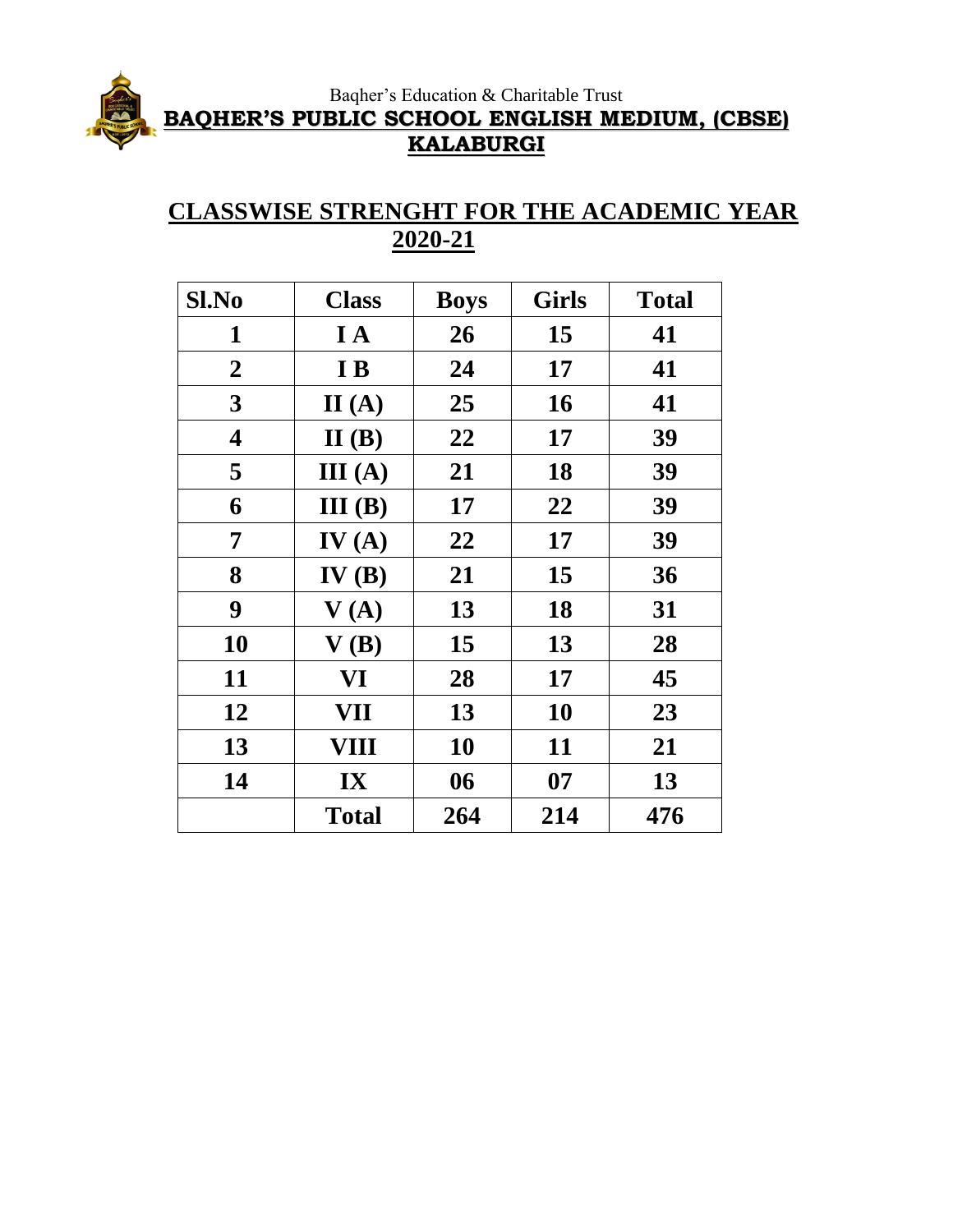**Class - Nursery**

| Sl.no.          | <b>Students name</b>            | $Boys - 11$       |
|-----------------|---------------------------------|-------------------|
| $\mathbf{1}$    | Anisha Safura                   | $Girls - 07$      |
| $\overline{2}$  | Syed Abbad Hussaini             | <b>Total - 18</b> |
| 3               | Anayera Husain Shaik            |                   |
| 4               | Mohammed Aahil Hussain          |                   |
| 5 <sup>5</sup>  | Mohammed Humaid Ahmed           |                   |
| 6               | Ummul Khair Fatima              |                   |
| 7               | Umaiza Huma                     |                   |
| 8               | Abdul Ahyan                     |                   |
| 9               | <b>Akeef Arshad Shah</b>        |                   |
| 10              | Mehreen Juveriah Shaik          |                   |
| 11              | <b>Mohammed Kamran</b>          |                   |
|                 | 12   Yerraballi Mohammed Farhan |                   |
| 13              | Sarrinah Kashif                 |                   |
| 14              | Ayesha Urooj                    |                   |
| 15 <sub>1</sub> | Abdulla Aatir                   |                   |
|                 | 16   Md Aahil Arzan             |                   |
| 17 <sup>1</sup> | Mohammed Junaid Shaikh          |                   |
| 18              | Syed Ali Muhammad Hussaini      |                   |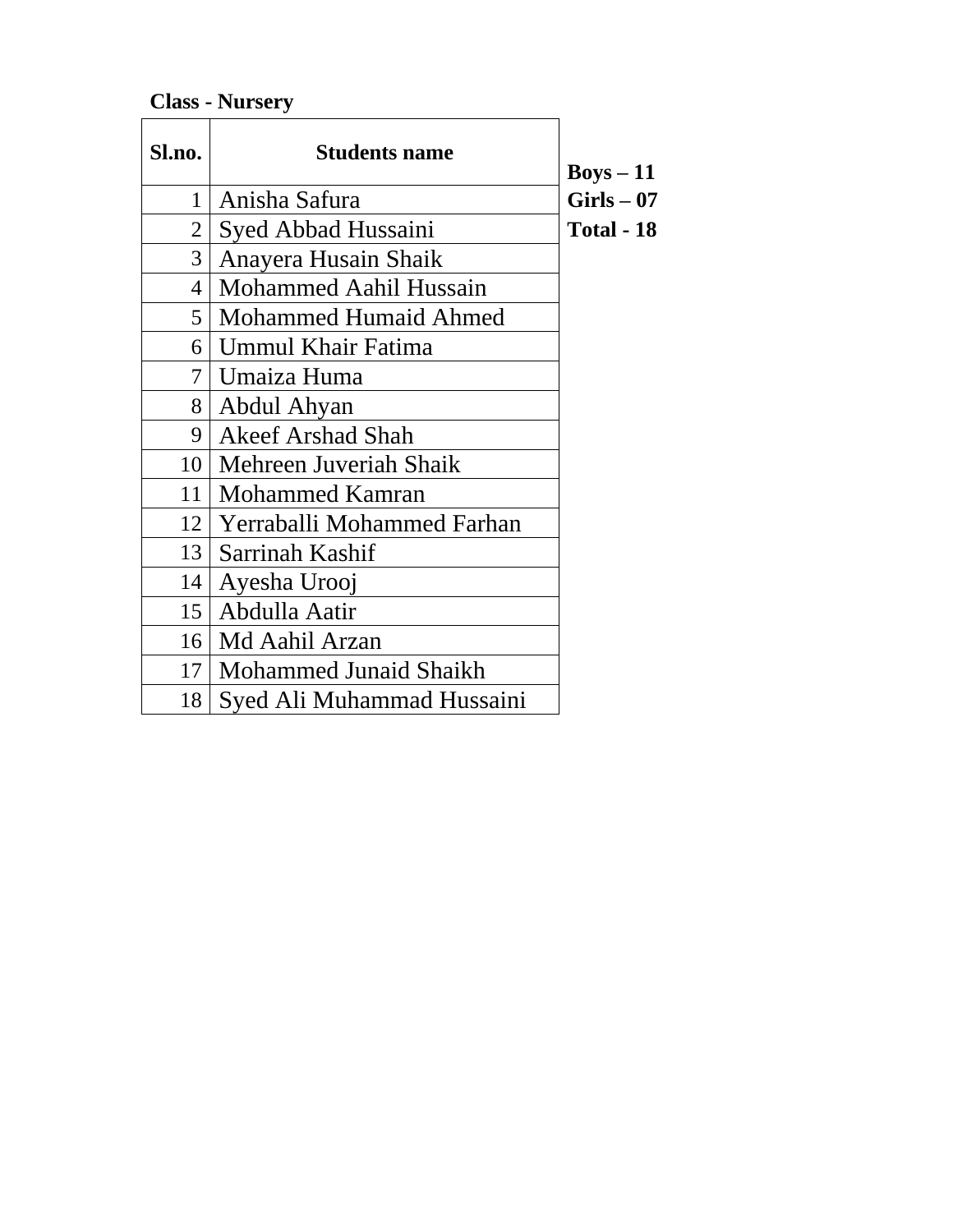### **2019-20**

| Class - LKG A  |                               |              |
|----------------|-------------------------------|--------------|
| Sl.no.         | <b>Students name</b>          | Boys - $26$  |
| $\mathbf{1}$   | Abdul Hafeez Chanda           | $Girls - 19$ |
| $\overline{2}$ | Abbas Shaikh                  | Total - 45   |
| 3              | Abdullah                      |              |
| $\overline{4}$ | Alishba Zahra                 |              |
| 5              | Arfa Fatima                   |              |
| 6              | Aynaan Ali Raza               |              |
| 7              | <b>Hammad Ahmed</b>           |              |
| 8              | Khadija Fatima                |              |
| 9              | Khadija Taskeen               |              |
| 10             | Mahera Anum                   |              |
| 11             | Maira Ahmed                   |              |
| 12             | Md Armaan Waseem              |              |
| 13             | Mohammed Abdul Rahman         |              |
| 14             | <b>Mohammed Affan</b>         |              |
| 15             | Mohammed Anas Ali             |              |
| 16             | Mohammed Azam Ali Arham       |              |
| 17             | <b>Mohammed Azhan</b>         |              |
| 18             | <b>Mohammed Faran Muzamil</b> |              |
| 19             | Mohammed Furqhan              |              |
| 20             | Mohammed Hamza                |              |
| 21             | Mohammed Hisamuddin           |              |
| 22             | <b>Mohammed Junaid</b>        |              |
| 23             | Mohammed Umair Siddiqui       |              |
| 24             | <b>Mohammed Uzair</b>         |              |
| 25             | Mohammed Zaid Arsalan         |              |
| 26             | Muhammad Ahmed Hassaan        |              |
| 27             | Rida Anam                     |              |
| 28             | Sarfaraz Ahmed Hakeem         |              |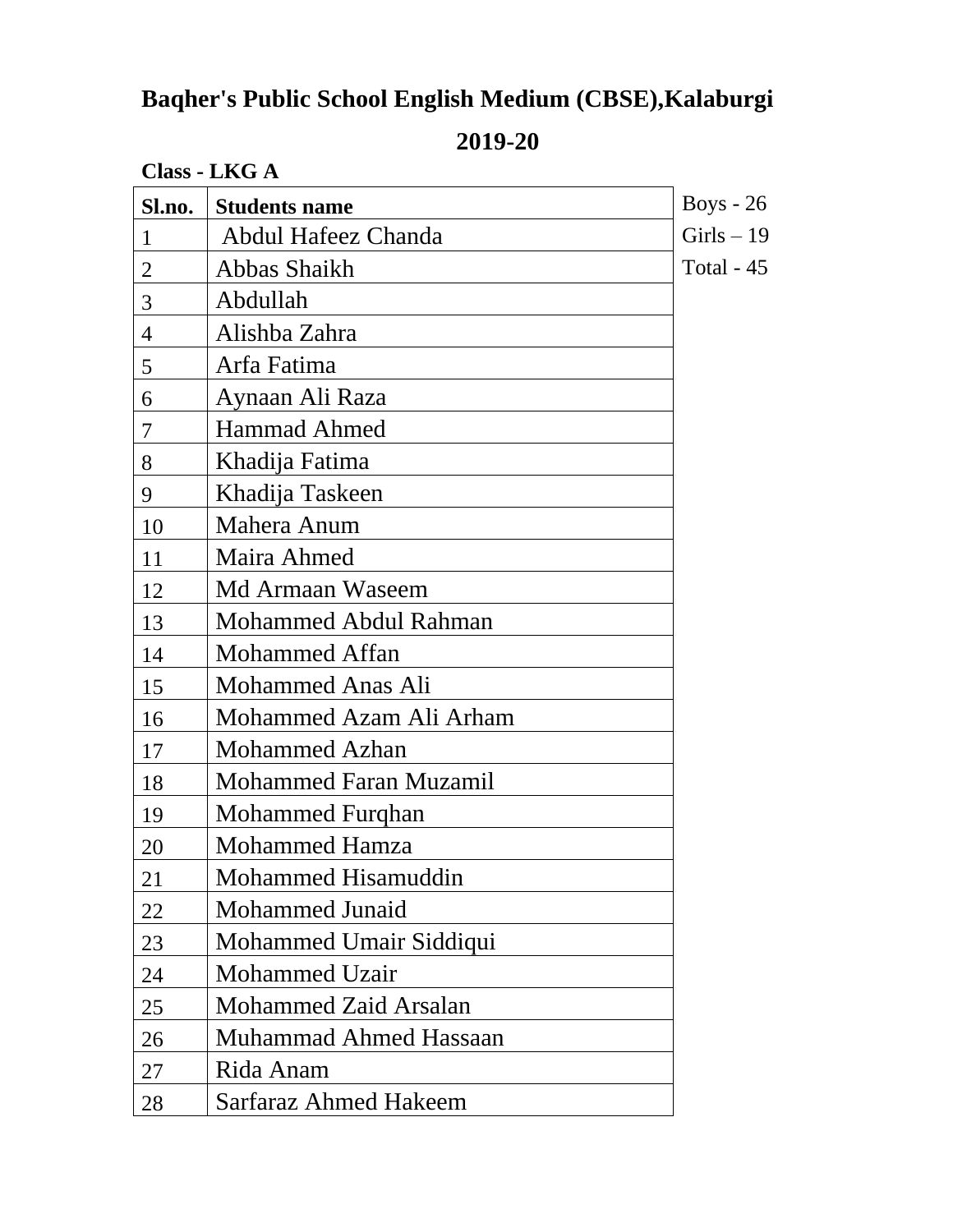| 29 | Shagufta Mahek                      |
|----|-------------------------------------|
| 30 | Shaziya Safura                      |
| 31 | Mohammed Aahil Raza                 |
| 32 | <b>Syed Ateef Hussaini</b>          |
| 33 | <b>Syed Idrees Ilyas Ahmed</b>      |
| 34 | <b>Syed Imran Ahmed</b>             |
| 35 | <b>Syed Mohammed Afraz Hussaini</b> |
| 36 | <b>Syed Saad Ahmad</b>              |
| 37 | Syeda Aliza Fatima                  |
| 38 | Syeda yusra Fatima                  |
| 39 | Taniya Fatima                       |
| 40 | Umema Taskin                        |
| 41 | Umme Kulsum                         |
| 42 | Zainab Fatima                       |
| 43 | Zoha Muzaib                         |
| 44 | Zunaira Fatima                      |

**2019-20**

| <b>Class - Nursery</b> |                          |                   |
|------------------------|--------------------------|-------------------|
| Sl.no.                 | <b>Students name</b>     | $Boys - 11$       |
|                        | Anisha Safura            | <b>Girls - 08</b> |
| $\overline{2}$         | Syed Abbad Hussaini      | Total - 18        |
| 3                      | Anayera Husain Shaik     |                   |
| $\overline{4}$         | Mohammed Aahil Hussain   |                   |
| 5                      | Mohammed Humaid Ahmed    |                   |
| 6                      | Ummul Khair Fatima       |                   |
|                        | Umaiza Huma              |                   |
| 8                      | Abdul Ahyan              |                   |
| 9                      | <b>Akeef Arshad Shah</b> |                   |
|                        | Mehreen Juveriah Shaik   |                   |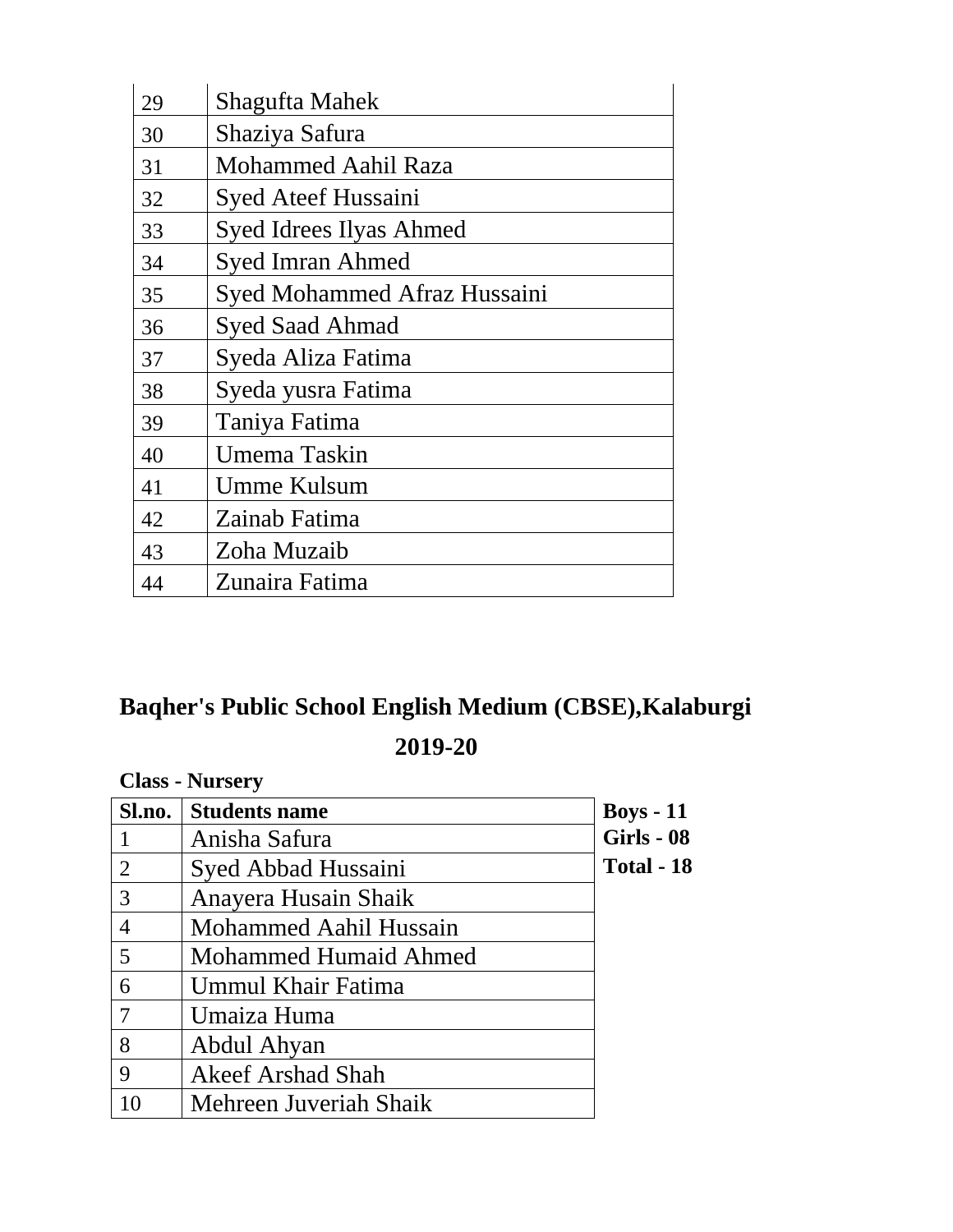| 11 | <b>Mohammed Kamran</b>     |
|----|----------------------------|
| 12 | Yerraballi Mohammed Farhan |
| 13 | Sarrinah Kashif            |
| 14 | Ayesha Urooj               |
| 15 | Abdulla Aatir              |
| 16 | Md Aahil Arzan             |
| 17 | Mohammed Junaid Shaikh     |
| 18 | Syed Ali Muhammad Hussaini |

| <b>Class - LKG B</b> |  |
|----------------------|--|
|----------------------|--|

| Sl.no. | <b>Students name</b>      | $Boys - 24$       |
|--------|---------------------------|-------------------|
| 1      | Abdullah Rayaan           | $Girls - 21$      |
| 2      | Amaan Ahmed               | <b>Total - 45</b> |
| 3      | Areesha Shahbaz           |                   |
| 4      | Asfan Shaikh              |                   |
| 5      | Ayesha Alayna             |                   |
| 6      | Hadiya Iram               |                   |
| 7      | Hamza Ahmed               |                   |
| 8      | Hasan Ali Ansari          |                   |
| 9      | <b>Hassan Ahmed Mulla</b> |                   |
| 10     | Hiba Mariyam              |                   |
|        | Iqra Muhi                 |                   |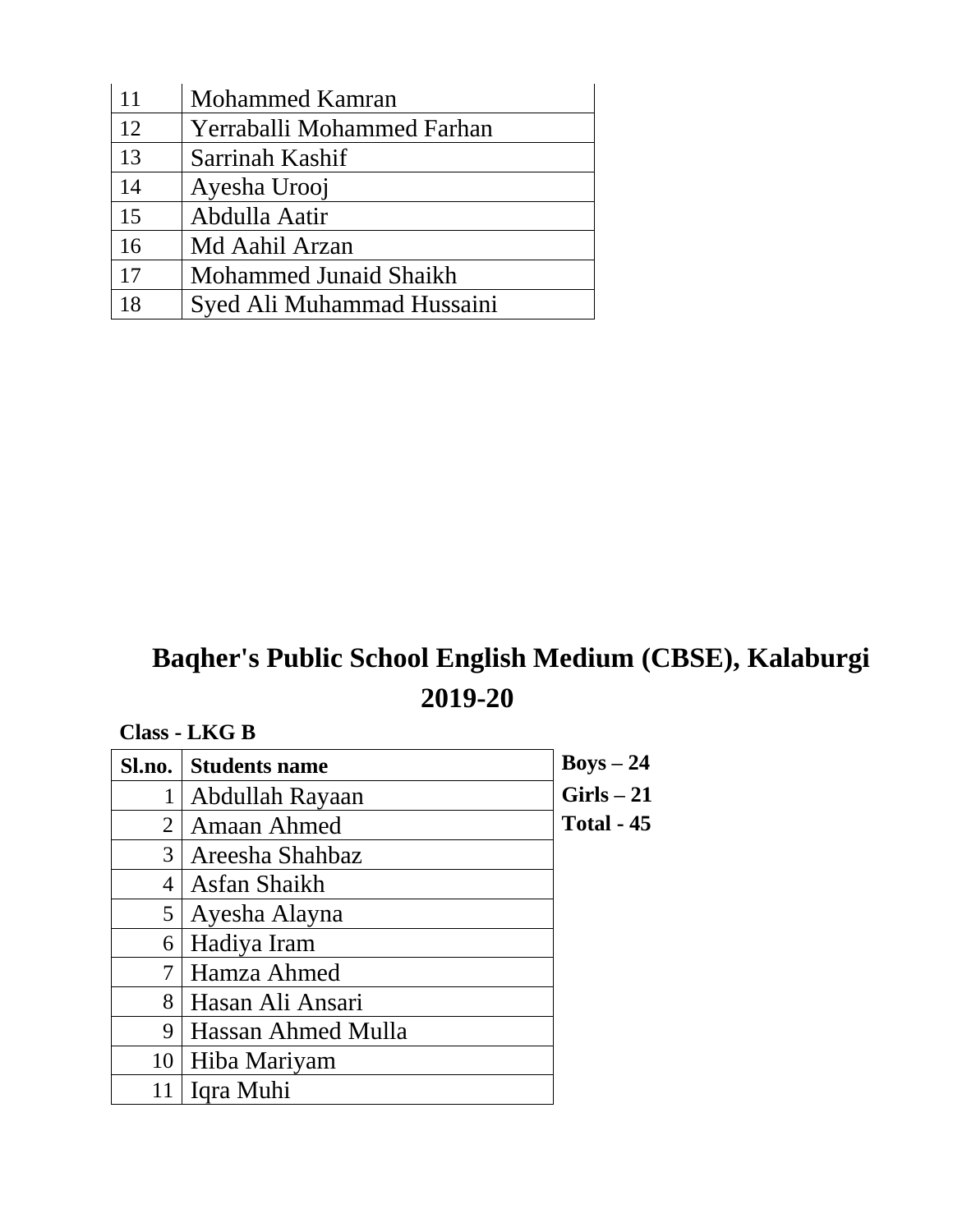| 12 | M Malik-E-Ashtar Ali        |
|----|-----------------------------|
| 13 | Maira Hoorain               |
| 14 | Mohammed Abrar Khan         |
| 15 | Mohammed Ashazuddin         |
| 16 | <b>Mohammed Faizuddin</b>   |
| 17 | Mohammed Farhan Junaid      |
| 18 | Mohammed Ibrahim            |
| 19 | Mohammed Imaan ul Haq       |
| 20 | Mohammed Irfan Muzammil     |
| 21 | <b>Mohammed Mustafa</b>     |
| 22 | Mohammed Rumi Siddiqui      |
| 23 | Muhammad Abdul Rahman       |
| 24 | <b>Muhammed Umar Farooq</b> |
| 25 | Munazza Aafiya              |
| 26 | Mohammed Zaid               |
| 27 | Mohammed Zain               |
| 28 | Noorain Fatima              |
| 29 | Rifah Fatima                |
| 30 | Saimah Naaz                 |
| 31 | Sarah Ifteqaruddin          |
| 32 | Sauda Fatima                |
| 33 | Syed Ali Ahmed Hussaini     |
| 34 | Syed Arshaan Ahmed Quadri   |
| 35 | Syed Haseeb Aithesam        |
| 36 | Syed Inaya Fatima           |
| 37 | Syeda Mahera Fatima         |
| 38 | Tasmiya Arsheen             |
| 39 | <b>Umaizah Eram</b>         |
| 40 | Umme Habiba Hakeem          |
| 41 | Zaid Khan                   |
| 42 | Zain Abudulla               |
| 43 | Ayesha                      |
| 44 | Anam Fatima                 |
| 45 | Manha Fatima                |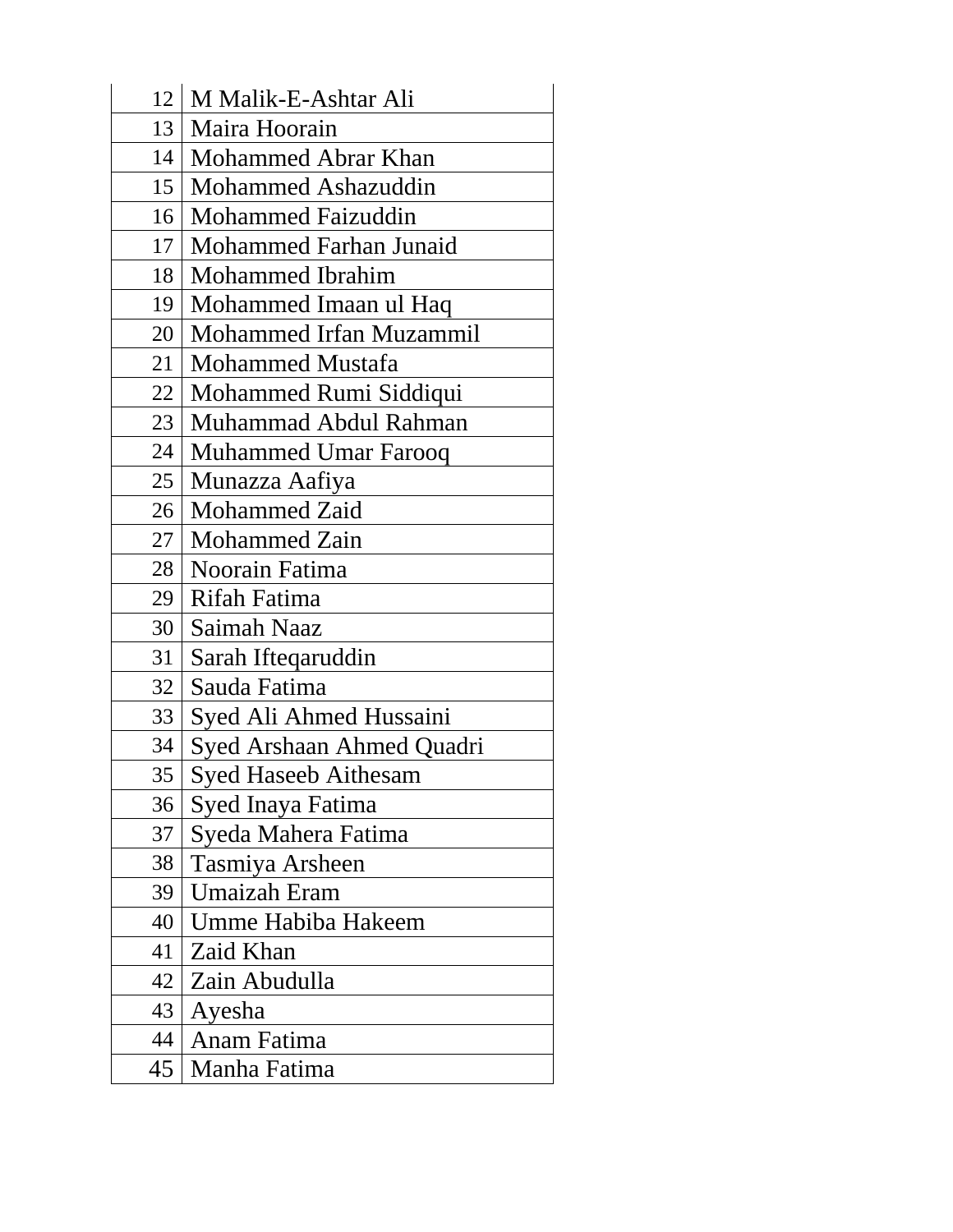| Class - UKG A |  |  |
|---------------|--|--|
|---------------|--|--|

| Sl.no.         | <b>Students name</b>        | $Boys - 23$       |
|----------------|-----------------------------|-------------------|
|                | Aliza Numa                  | $Girls - 13$      |
| $\overline{2}$ | Atufa Anam                  | <b>Total - 36</b> |
| 3              | Ayesha Rida                 |                   |
| $\overline{4}$ | Huzaifa Hayyam              |                   |
| 5              | Maliha                      |                   |
| 6              | Md Khizar Faraz             |                   |
|                | <b>Mohammed Fawaz</b>       |                   |
| 8              | Mohammed Hasan Khan         |                   |
| 9              | <b>Muhammed Omar Farooq</b> |                   |
|                | <b>Mohammed Uzair Ahmed</b> |                   |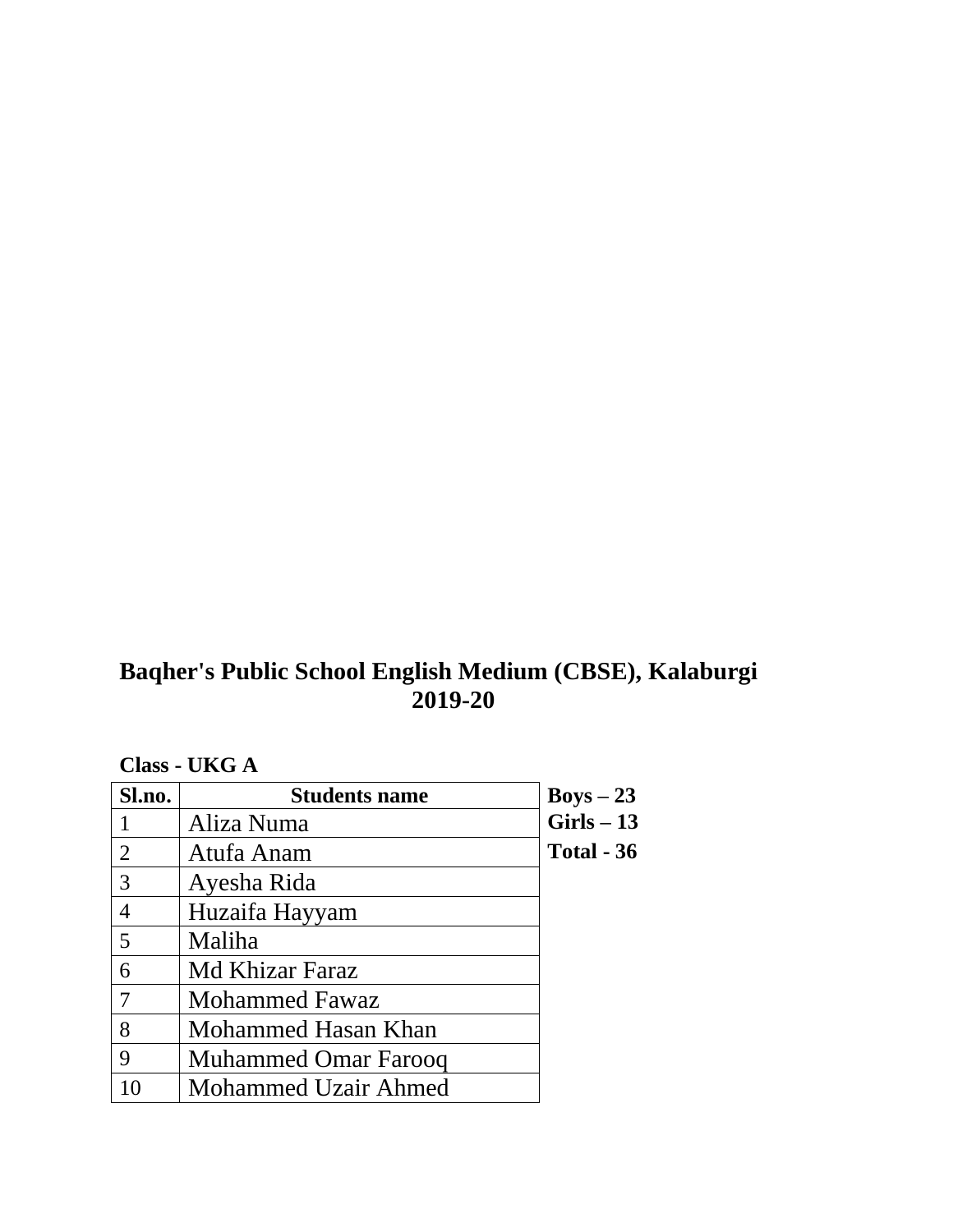| 11 | Mohammed Yahya                |
|----|-------------------------------|
| 12 | <b>Rameez Ahmed</b>           |
| 13 | Shaik Saud Quadri             |
| 14 | Shaik Zainab Jaza             |
| 15 | Shayaan Farooqui              |
| 16 | <b>Syed Mahib Hussain</b>     |
| 17 | Syeda Ghaniya Tamkinath       |
| 18 | Umm-e-Aiman                   |
| 19 | Zunaira Anam Fatima           |
| 20 | <b>Mohammed Ghazwan Ahmed</b> |
| 21 | Mohammed Zainuddin Khateeb    |
| 22 | Mohammed Abdul Rehmaan        |
| 23 | Mohammed Ibrahim Shaikh       |
| 24 | <b>Mohammed Abrar Waseem</b>  |
| 25 | <b>Mohammed Yaseen</b>        |
| 26 | Shaik Abdurrahman             |
| 27 | Huriyah Darain                |
| 28 | Zunera Jahan                  |
| 29 | Yusra Fatima                  |
| 30 | <b>Mohammed Shaaz Ahmed</b>   |
| 31 | Mohd.Musharaf Rahman          |
| 32 | Mughees - Ul-Arifeen          |
| 33 | Afeefa Sadaf                  |
| 34 | Syeda Habeeba                 |
| 35 | Mohammed Adnan Abdullah       |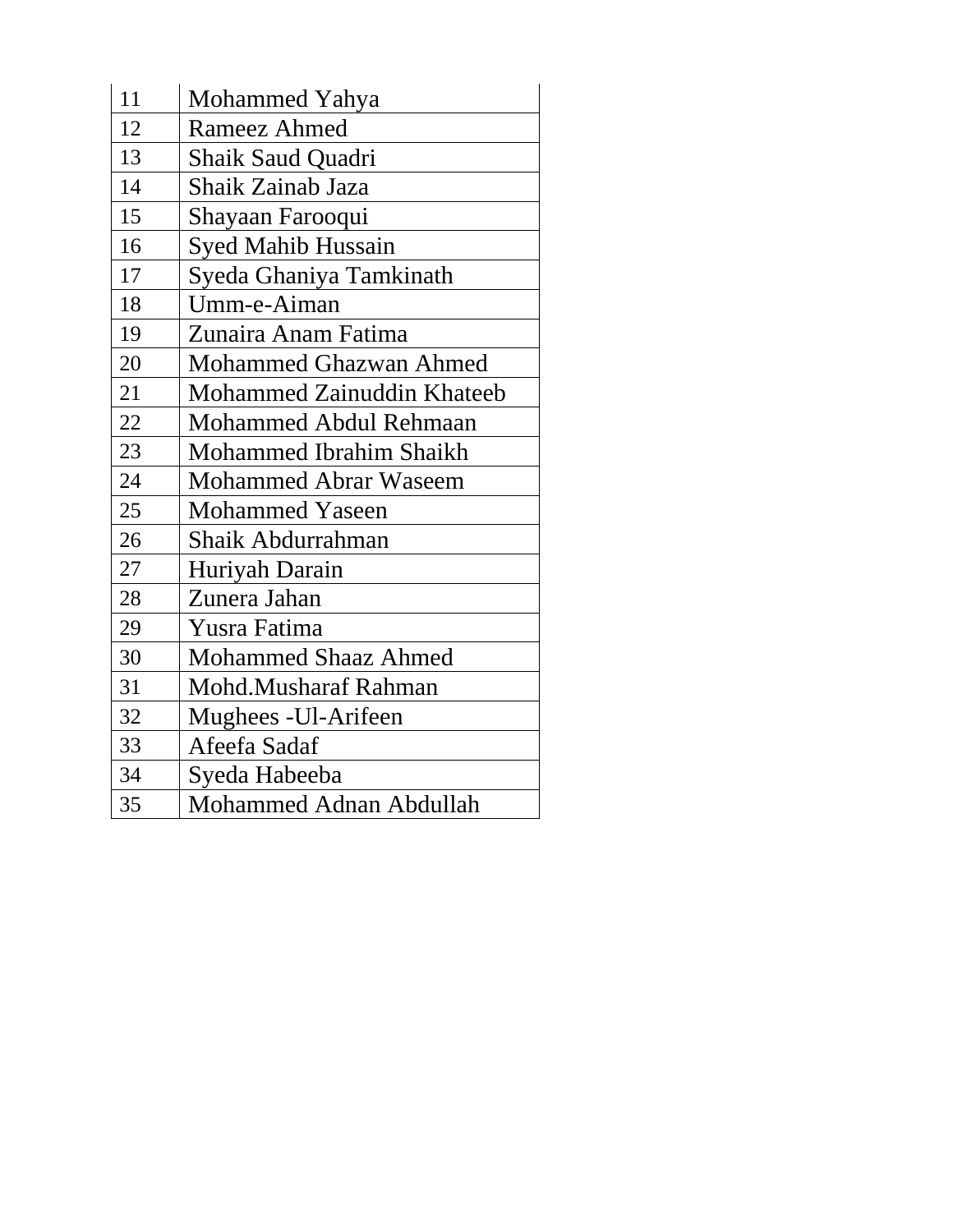| <b>Class - UKG B</b> |  |  |
|----------------------|--|--|
|----------------------|--|--|

| Sl.no. | <b>Students name</b>  | $Boys - 25$       |
|--------|-----------------------|-------------------|
|        | Anabia Mahreen        | $Girls-17$        |
| 2      | Anam Tabassum         | <b>Total - 42</b> |
| 3      | Arshia Ruheen         |                   |
| 4      | Ayat                  |                   |
| 5      | Fatima Jaweriya       |                   |
| 6      | Hibah Aafiya          |                   |
| 7      | Hooriya Fatima        |                   |
| 8      | Ifra Maheen           |                   |
| 9      | Jasir Shayaan Khan    |                   |
| 10     | Mohammed Abdul Hameed |                   |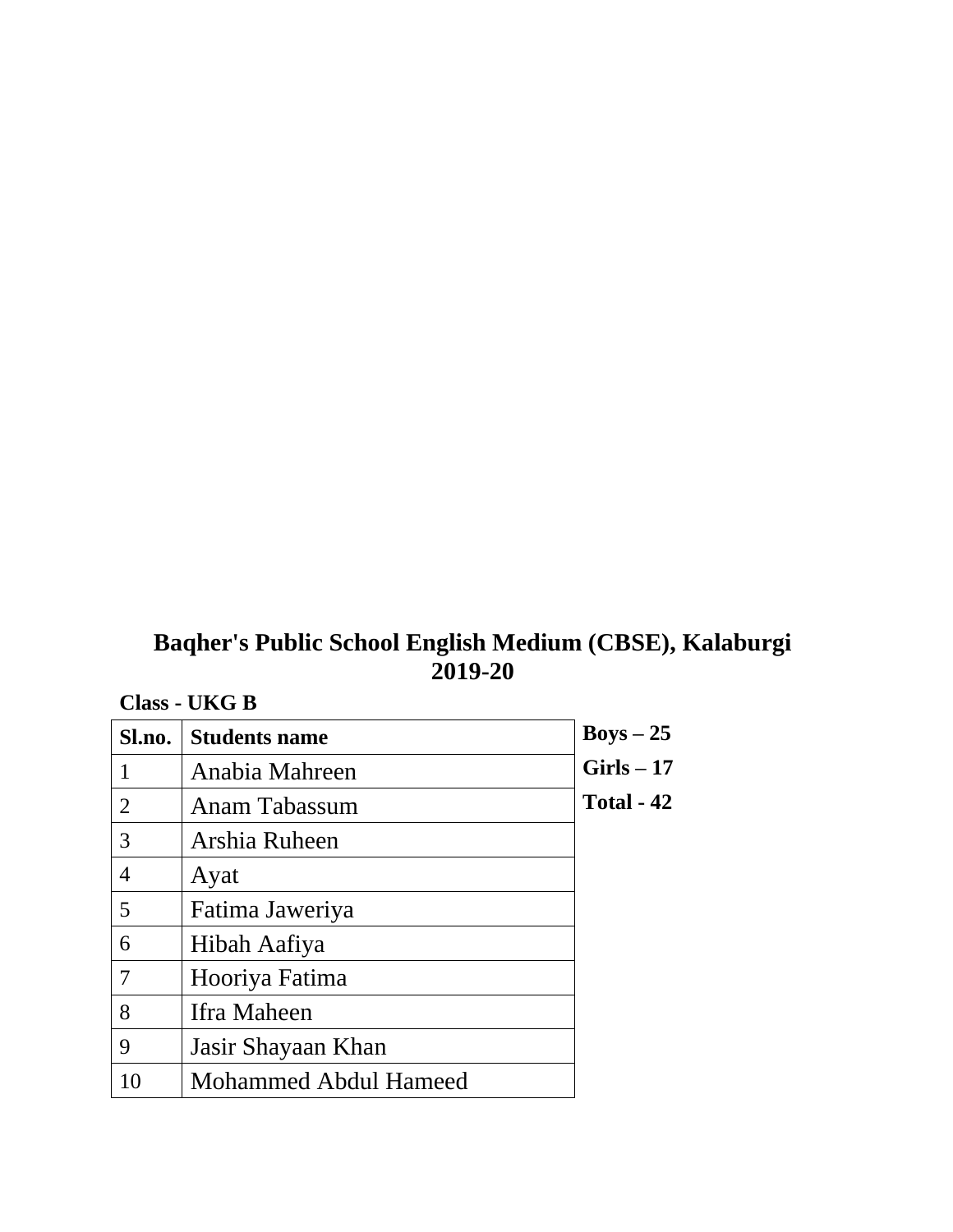| 11 | Mohammed Abdul Wahab            |
|----|---------------------------------|
| 12 | Mohammad Nurazuddin             |
| 13 | Mohammed Wasiq Hasnain          |
| 14 | Mohammed Adnan Ul Haq           |
| 15 | Mohammed Mujtaba Hussain        |
| 16 | <b>Mohammed Rayyan</b>          |
| 17 | <b>Mohammed Uzair</b>           |
| 18 | <b>Mohammed Uzair Ahmed</b>     |
| 19 | <b>Mohammed Zaid Chulbul</b>    |
| 20 | Rehan Ali                       |
| 21 | Rushda Mahreen                  |
| 22 | Syed Asfan Ali                  |
| 23 | Syed Mohammed Abuzar SharjKhan  |
| 24 | <b>Syed Mohammed Ali</b>        |
| 25 | <b>Syed Mohammed Arhamuddin</b> |
| 26 | Syeda Bisma Ahmed               |
| 27 | Syeda Zara Hayat                |
| 28 | <b>Syed Urwah Masood</b>        |
| 29 | Maleeha Khanum                  |
| 30 | <b>Mohammed Umair Hussain</b>   |
| 31 | Afaf Eshal Fatima               |
| 32 | Sayed Marwan                    |
| 33 | Syeda Ayesha Irem               |
| 34 | Mirza Afeef Habeeb              |
| 35 | <b>Mohammed Abubakar</b>        |
| 36 | Mohammed Zain                   |
| 37 | Shiza Afsheen                   |
| 38 | <b>Mohammed Unais Ahmed</b>     |
| 39 | Syed Arshan Hussain             |
| 40 | Shaikh Izaan Shahwar            |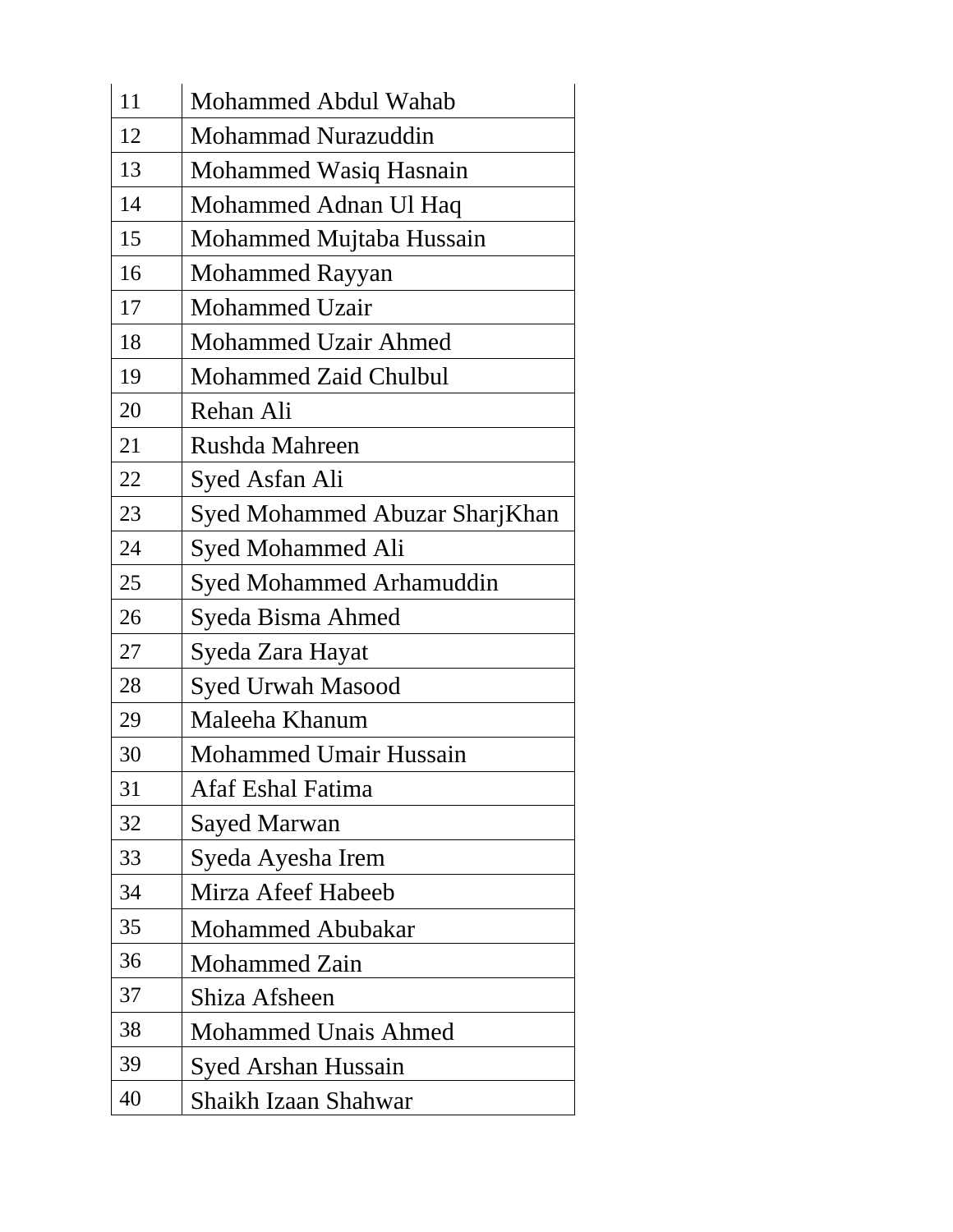| Sumaiya Samareen        |  |
|-------------------------|--|
| Syeda Fatima Umul Khair |  |

| l<br><b>A</b> lass |  |  |
|--------------------|--|--|
|--------------------|--|--|

| Sl.no. | <b>Students name</b>    | $Boys - 26$  |
|--------|-------------------------|--------------|
|        | Abdul Raheem Maaz       | $Girls - 18$ |
| 2      | Afsheen Wania           | Total - 44   |
| 3      | Amaan Ali Md.Jani       |              |
| 4      | Amanta Farzeen          |              |
| 5      | Ayesha Tagdees          |              |
| 6      | Bibi Hajerah            |              |
| 7      | Durrani Huzaifa Khan    |              |
| 8      | Gouse Ahmed Khan        |              |
| 9      | Kahekasha Anjum         |              |
| 10     | Khadija Ramsha Siddiqua |              |
|        | Maisha Kanwal           |              |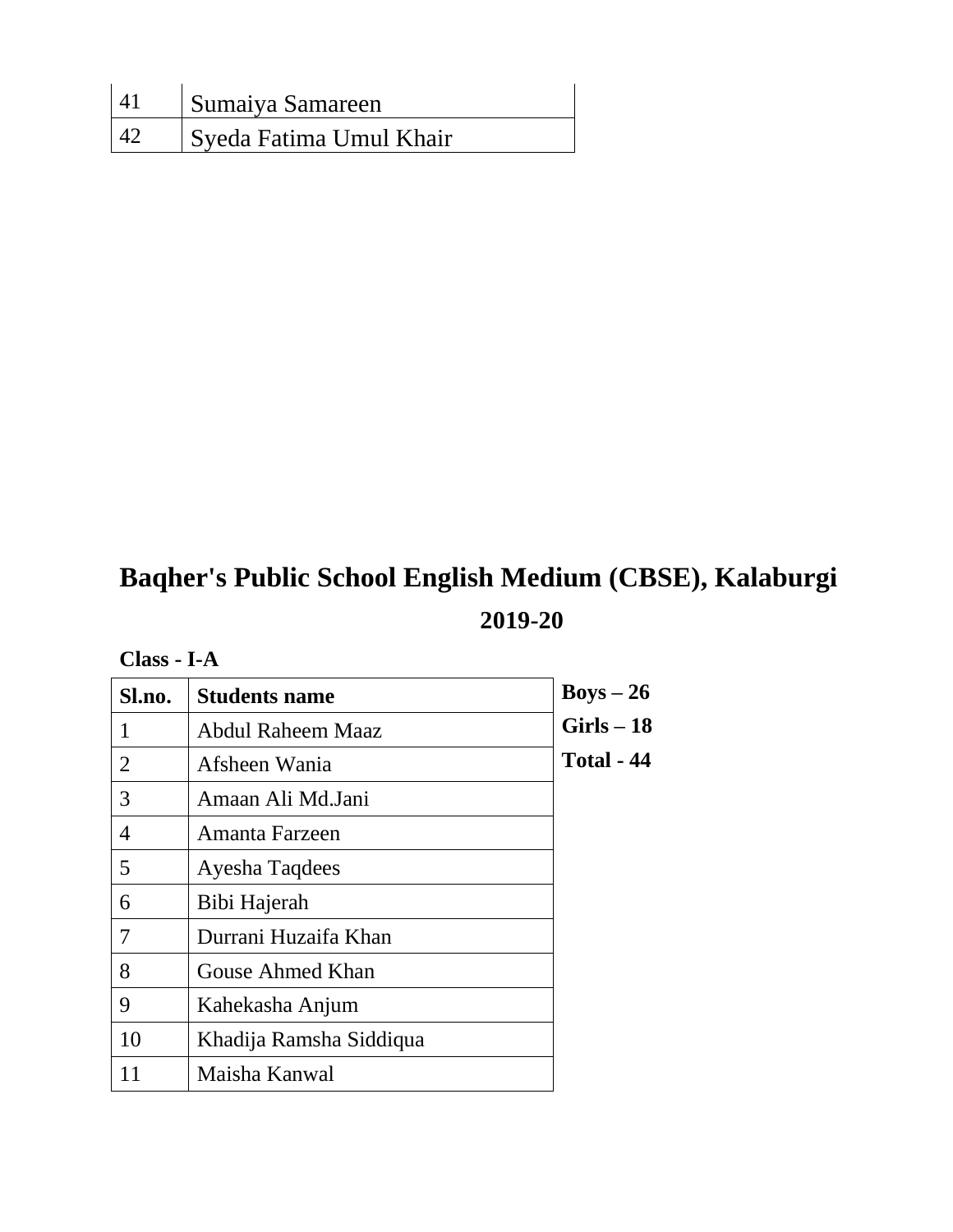| 12 | Md Ahsaan                            |
|----|--------------------------------------|
| 13 | <b>Mohammed Ameer</b>                |
| 14 | Mohammed Huzaifa                     |
| 15 | Mohammed Ibrahim Iqlaas              |
| 16 | Mohammed Misbah Uddin                |
| 17 | <b>Muhammed Umar</b>                 |
| 18 | <b>Muhammed Unais</b>                |
| 19 | Mohammed Zafeer Ur Rahman            |
| 20 | Mohammed Zaid                        |
| 21 | Mirza Affan Baig                     |
| 22 | Mohid Ul Haq                         |
| 23 | Naila Arsheen                        |
| 24 | Rafan Saqeef Bin Qusro               |
| 25 | Shaikh Mohiuddin                     |
| 26 | <b>Shazfa Raameen</b>                |
| 27 | Mohammed Shujauddin                  |
| 28 | Simra Urooj                          |
| 29 | <b>Syed Hasnain Peeran Tawakally</b> |
| 30 | Syeda Sufiya                         |
| 31 | <b>Taha Patel</b>                    |
| 32 | Umar Uzzama                          |
| 33 | Zohra Siddiqui                       |
| 34 | Zoya Ansari                          |
| 35 | Ruqayya Sabeen                       |
| 36 | Md Shayaan                           |
| 37 | Sidra Anjum                          |
| 38 | Adeeba Zarah                         |
| 39 | <b>Umar Farooq</b>                   |
| 40 | Wafiyah Fauzain                      |
| 41 | <b>Mohammed Izaan</b>                |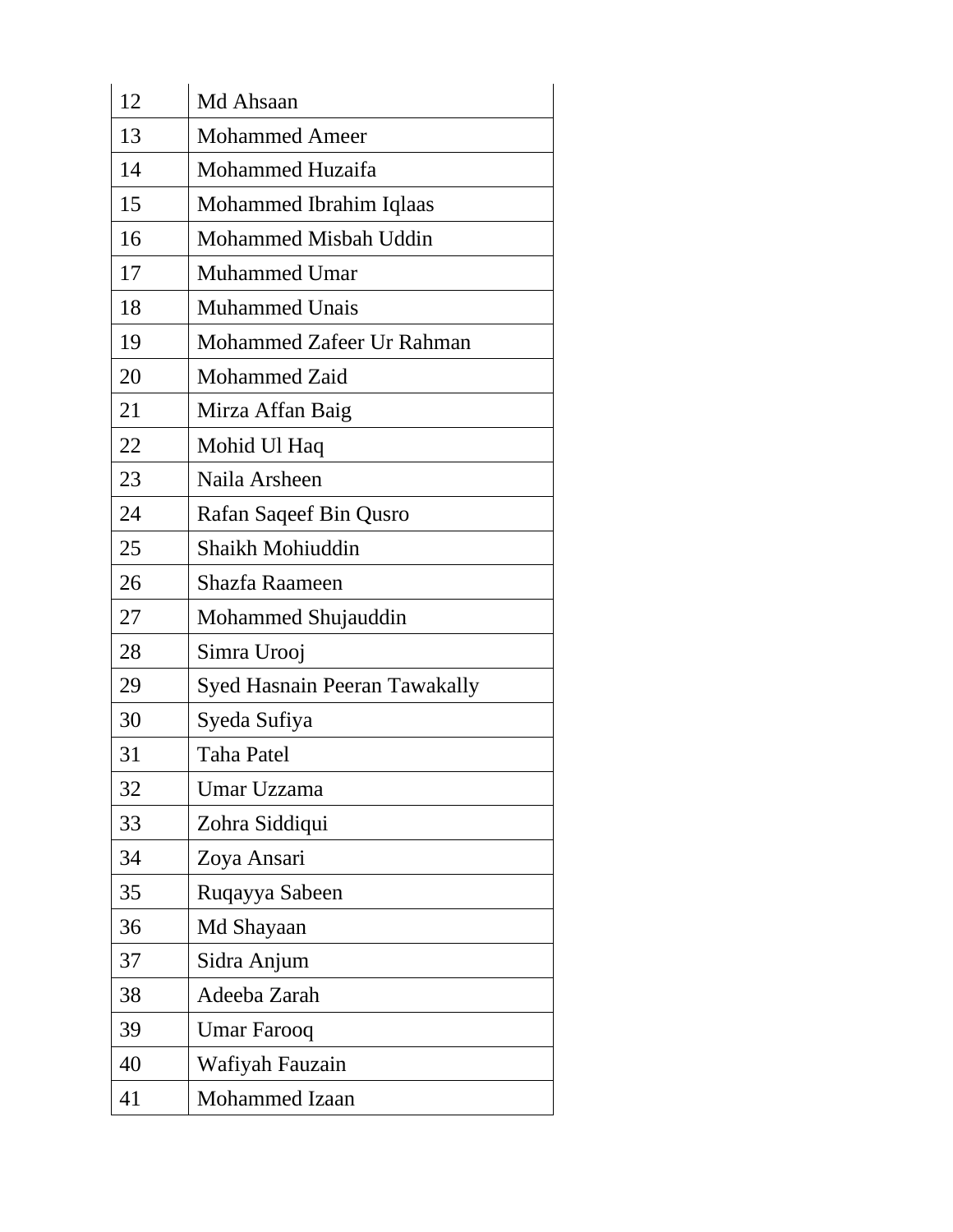| <b>Mohammed Areeb</b>      |
|----------------------------|
| Mohammed Naziruddin Hamdan |
| Shiza Fatima               |

| Class - I-B |                          |                   |
|-------------|--------------------------|-------------------|
| Sl.no.      | <b>Students name</b>     | $Boys - 22$       |
| 1           | <b>Abdul Haseeb</b>      | $Girls - 17$      |
| 2           | Afiya Anam               | <b>Total - 39</b> |
| 3           | Ariba Raina              |                   |
| 4           | Ayan Faseehuddin         |                   |
| 5           | Ayesha Munnaza           |                   |
| 6           | Humaid Aafaq             |                   |
| 7           | Manha Mohammadi          |                   |
| 8           | Mansha Ayesha            |                   |
| 9           | Mariya Fatima            |                   |
| 10          | Md Aariz Razaan          |                   |
| 11          | Md Ismail Ahiyaan        |                   |
| 12          | Md Saquib Isamad         |                   |
| 13          | Md Taha Yusry            |                   |
| 14          | Mohammed Ali Alies Affan |                   |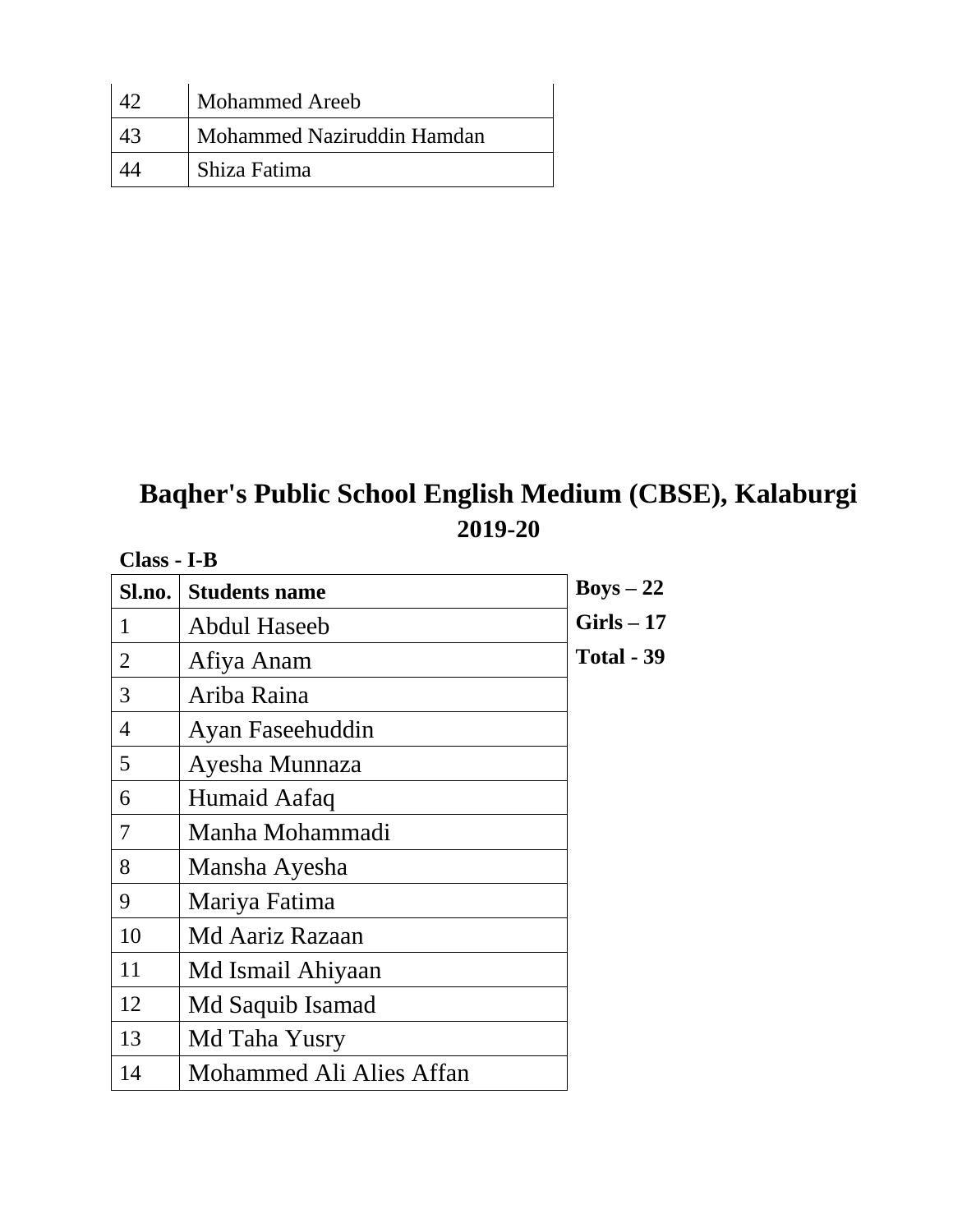| 15 | <b>Mohammed Umar</b>       |
|----|----------------------------|
| 16 | <b>Mohammmed Aazam</b>     |
| 17 | Mohd. Mubeen               |
| 18 | <b>Mutassim Abrar</b>      |
| 19 | Rizwana Begum              |
| 20 | Syed Farhan                |
| 21 | Mohd.Sufiyan               |
| 22 | Syeda Afifa                |
| 23 | Umme Qizera                |
| 24 | <b>Uzair Ahmed</b>         |
| 25 | Mohammed Uzair Ebaad       |
| 26 | Yerraballi Mohammed Faizan |
| 27 | Mohammed Yusufuddin        |
| 28 | Zahraa Fatima              |
| 29 | Zunaira Kauser             |
| 30 | Nadiya Najan               |
| 31 | Zaid Khan                  |
| 32 | Umaiza Tazeen              |
| 33 | Syeda Naila Fatima         |
| 34 | Ayesha Zunairah            |
| 35 | Md Faisal Ayaan            |
| 36 | <b>Mohammed Irbaaz</b>     |
| 37 | Bi Bi Zainab               |
| 38 | Munazza Shaikh             |
| 39 | Mohammed Zaid Ayaan        |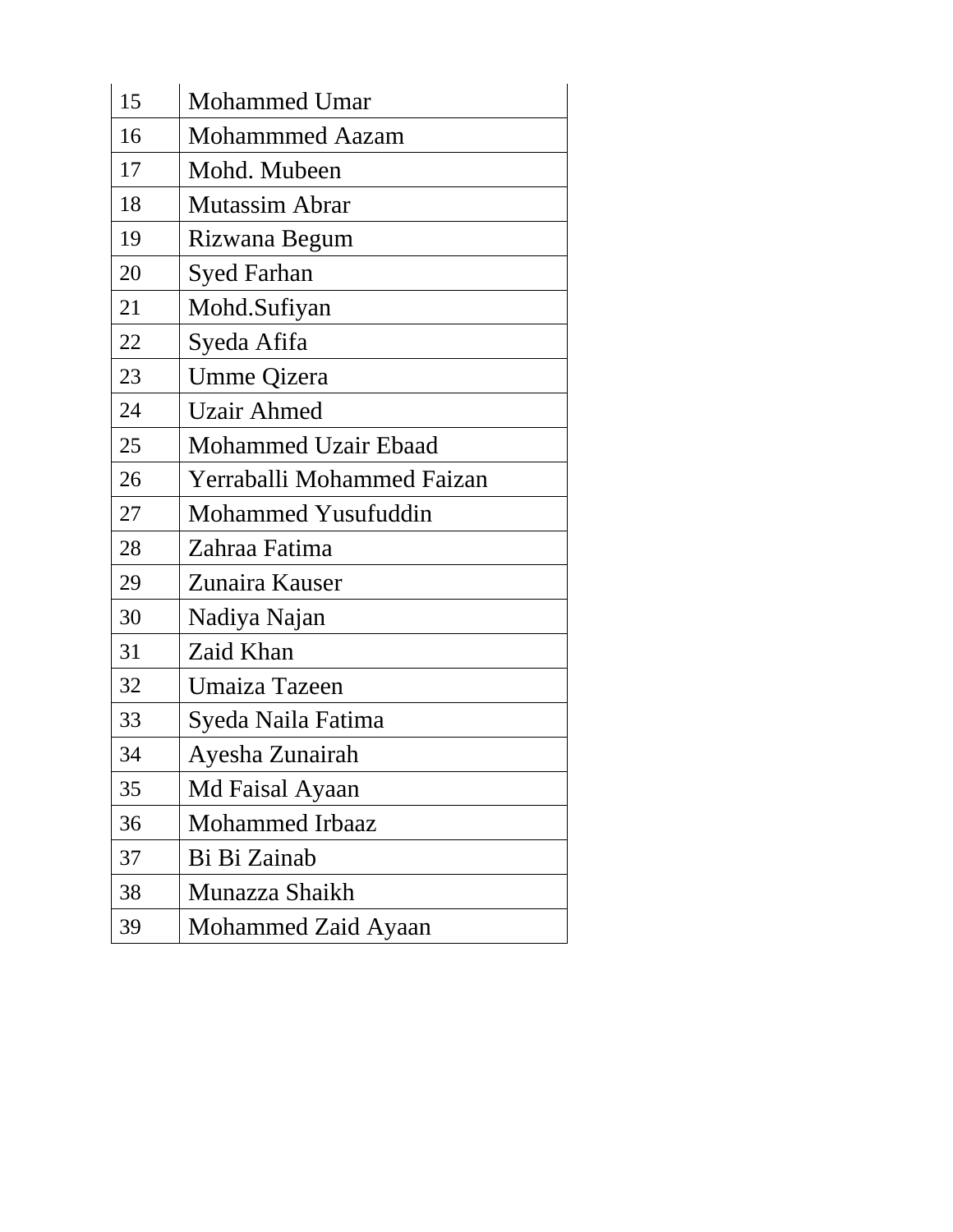| Class - II A   |                       |                   |
|----------------|-----------------------|-------------------|
| Sl.no.         | <b>Students name</b>  | $Boys - 22$       |
| 1              | Aafiya Tabassum       | $Girls-19$        |
| $\overline{2}$ | <b>Abdul Haseeb</b>   | <b>Total - 41</b> |
| 3              | Aaisha Areebah        |                   |
| 4              | Afrah Mishkat         |                   |
| 5              | Anas Patel            |                   |
| 6              | Arwiya Mehwish        |                   |
| 7              | Ayesha Muzeefa        |                   |
| 8              | Bibi Fatima           |                   |
| 9              | Hafiza Maryam         |                   |
| 10             | Halifa Humera         |                   |
| 11             | Inshira Batool        |                   |
| 12             | Iqra Anjum            |                   |
| 13             | Md Abdul Raheem Zerdi |                   |
| 14             | Md Adnan Latif        |                   |
| 15             | Md Alhaan Hussain     |                   |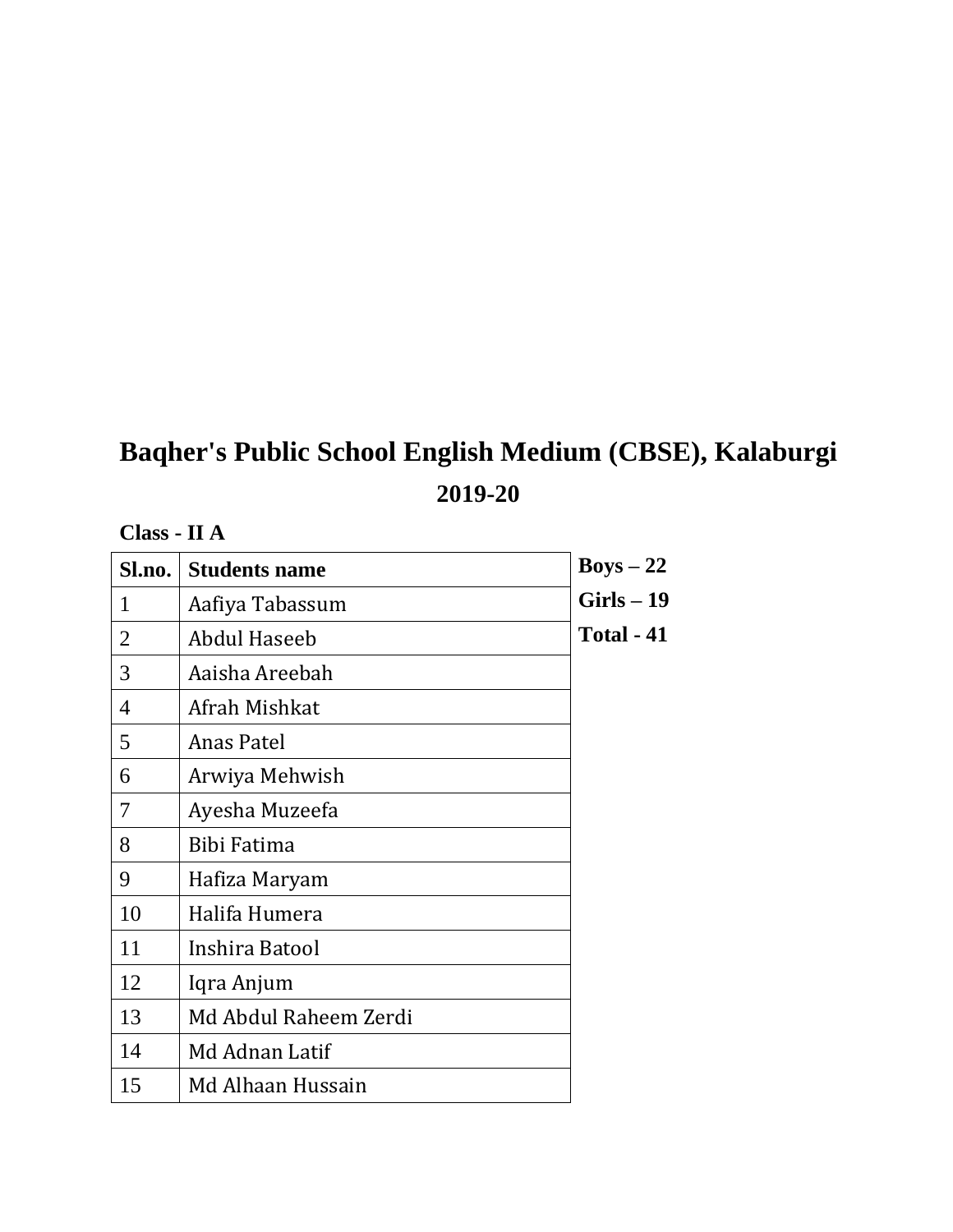| 16 | Md Ali                    |
|----|---------------------------|
| 17 | Md Argam                  |
| 18 | Md Ayaan                  |
| 19 | Md Danish                 |
| 20 | Md Faizan                 |
| 21 | Md Ibrahim Hamdan         |
| 22 | Md Mustaqeem              |
| 23 | Md Omer                   |
| 24 | Md Zaid                   |
| 25 | Md Zaid Ahmed             |
| 26 | Mohammed Rayan            |
| 27 | <b>Mohammed Suleman</b>   |
| 28 | Mufeez Ahmed              |
| 29 | Safa Mehveen Fatima       |
| 30 | Samihah Tanzeen           |
| 31 | Shrusti                   |
| 32 | Syeda Aleena Fatima       |
| 33 | Tanaaz Sultana            |
| 34 | Zoya Tabassum             |
| 35 | Mohammadi                 |
| 36 | Aroofa Afshin             |
| 37 | Falak Naaz Urf Ateeya     |
| 38 | Nadeera Mahek             |
| 39 | Md Mateen Ali             |
| 40 | Syed Abdullah Ilyas Ahmed |
| 41 | Md Abdul Hadi             |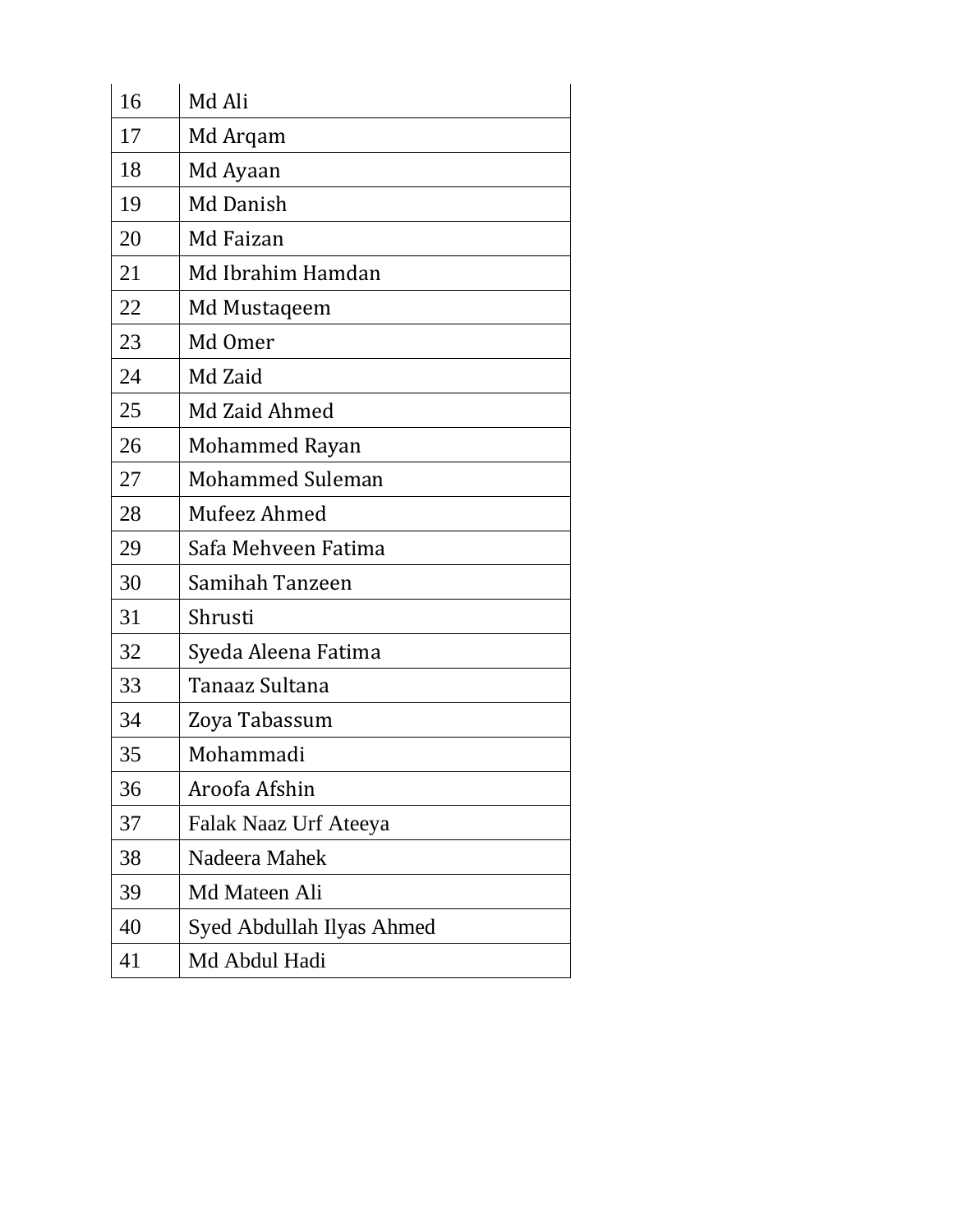| Class - II B |                                |             |
|--------------|--------------------------------|-------------|
| Sl. no       | <b>Students name</b>           | $Boys - 18$ |
| 1            | Aleena Zoha                    | $Girls-22$  |
| 2            | Ali Raza Safwan                | Total - 40  |
| 3            | Asfan Shaikh                   |             |
| 4            | Ifra Fatima                    |             |
| 5            | Madiha Fatima                  |             |
| 6            | Mariyam Tayyabb                |             |
| 7            | Md Ibrahim Zaid                |             |
| 8            | Md Imran                       |             |
| 9            | Md Nasiruddin                  |             |
| 10           | Md Wameez Ahmed                |             |
| 11           | Mohammed Umair Ur Rahman       |             |
| 12           | <b>Mohammed Altamsh Shaikh</b> |             |
| 13           | <b>Mohammed Owais</b>          |             |
| 14           | Mohammed Sadeem Khan           |             |
| 15           | Mohd Affan                     |             |
| 16           | Muhib-ul-Arefeen               |             |
| 17           | Nabiha Kashaf                  |             |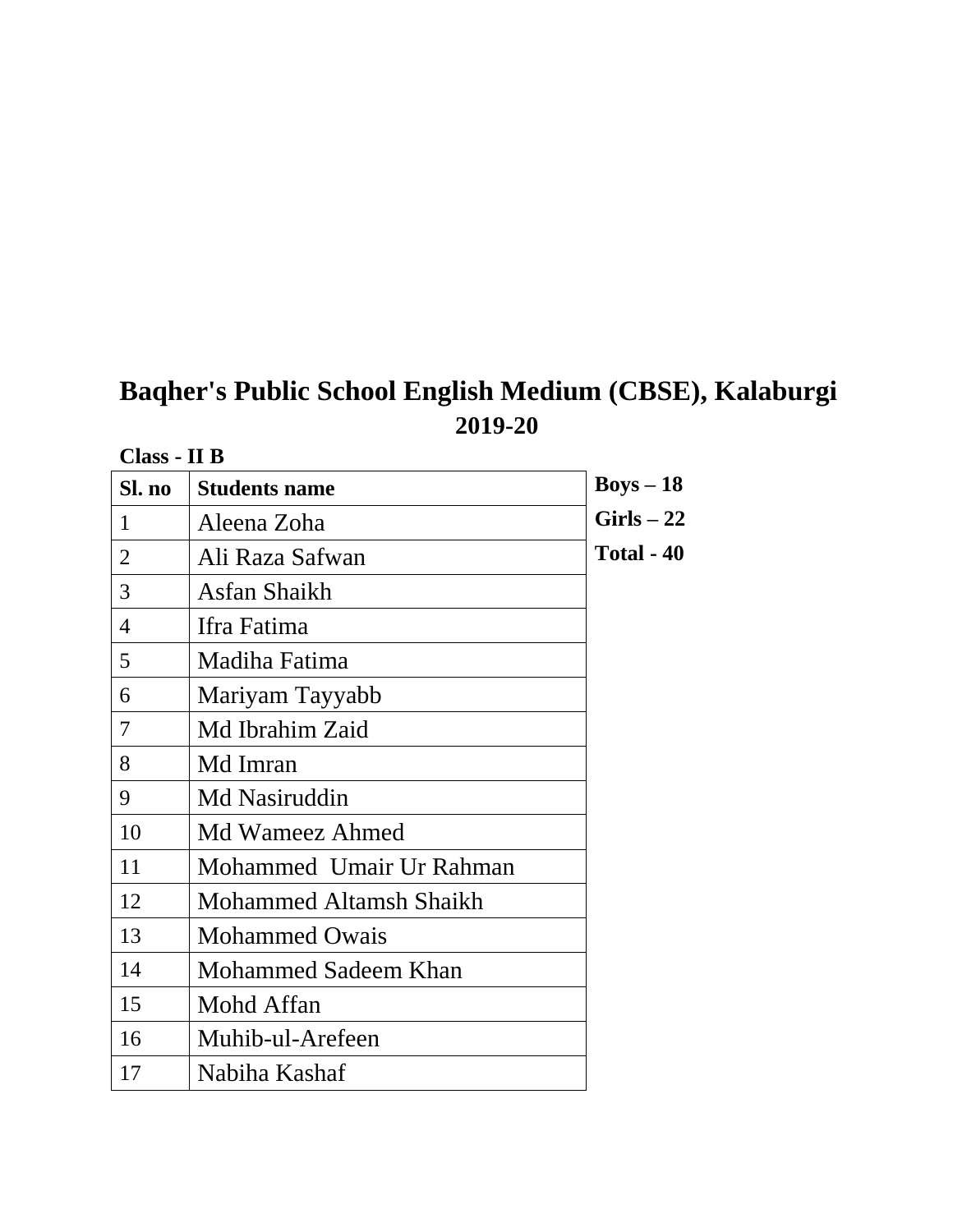| 18 | Nadira Fatima                |
|----|------------------------------|
| 19 | Safeera Rida                 |
| 20 | Shaik Zain-ul-Abideen        |
| 21 | Simra Anum                   |
| 22 | Syed Abdul Ahad Uzair        |
| 23 | Syed Obaidullah Hussaini     |
| 24 | Syeda Asna Nazish            |
| 25 | Syeda Hameeda Fatima         |
| 26 | Syeda Hani                   |
| 27 | Syeda Khatija Fatima         |
| 28 | Umaiza Fatima                |
| 29 | Zainab                       |
| 30 | Zainab Mehroosh              |
| 31 | Zara Fatima                  |
| 32 | <b>Syed Qatadah Muqtasid</b> |
| 33 | Md Nawaz                     |
| 34 | Samra Sehrish                |
| 35 | Syeda Khatija-ul-Kubra       |
| 36 | Zaara Anam                   |
| 37 | Syeda Mehreen Fatima         |
| 38 | Afifa Ramsha                 |
| 39 | <b>Mohammed Kashif</b>       |
| 40 | Manha Iba                    |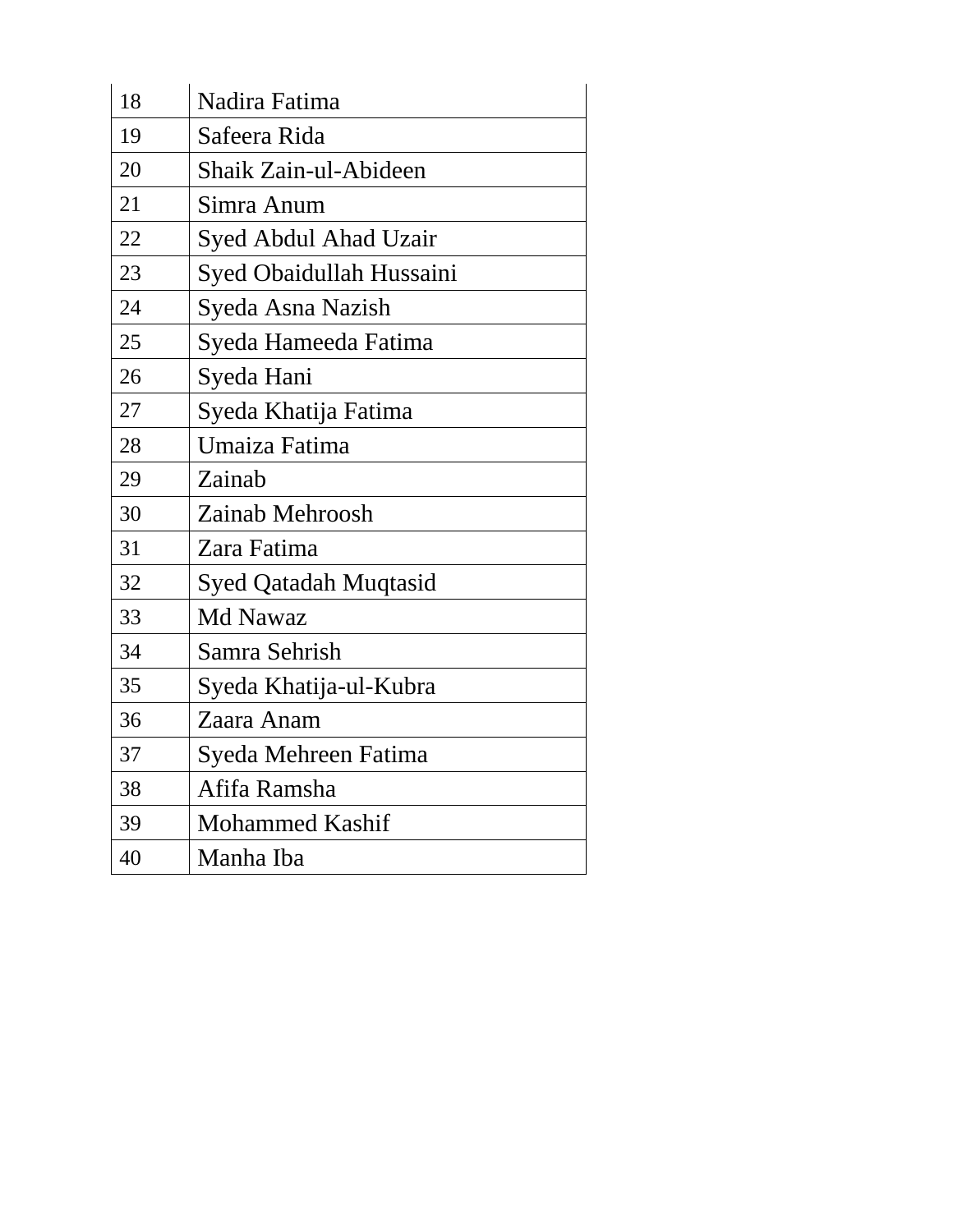| Class - III A   |                          |                   |
|-----------------|--------------------------|-------------------|
| Sl.No           | <b>Students name</b>     | $Boys - 23$       |
| $\mathbf{1}$    | Adeeba Raheen Fatima     | $Girls - 15$      |
| $\overline{2}$  | Afiyah Anam              | <b>Total - 38</b> |
| 3               | Aleena Anum              |                   |
| 4               | Ammara Rawaan            |                   |
| 5               | Ayesha Noorin            |                   |
| 6               | Faiz Omer Ahmed Khan     |                   |
| $\tau$          | Fareeha Kulsum           |                   |
| 8               | Md Aariz Izhaan          |                   |
| 9               | Md Ahmed Talha           |                   |
|                 | 10   Md Parvez           |                   |
|                 | $11$   Md Talha          |                   |
| 12              | Md yunus Khan            |                   |
| 13              | Moeed                    |                   |
| 14              | Mohammed Fatiq Nibrass   |                   |
| 15              | Mohammed Hammad          |                   |
| 16 <sup>1</sup> | <b>Mohammed Naveed</b>   |                   |
| 17              | Mohammed Nuammir Hasnain |                   |
| 18              | Mohammed Rayan Ul Haq    |                   |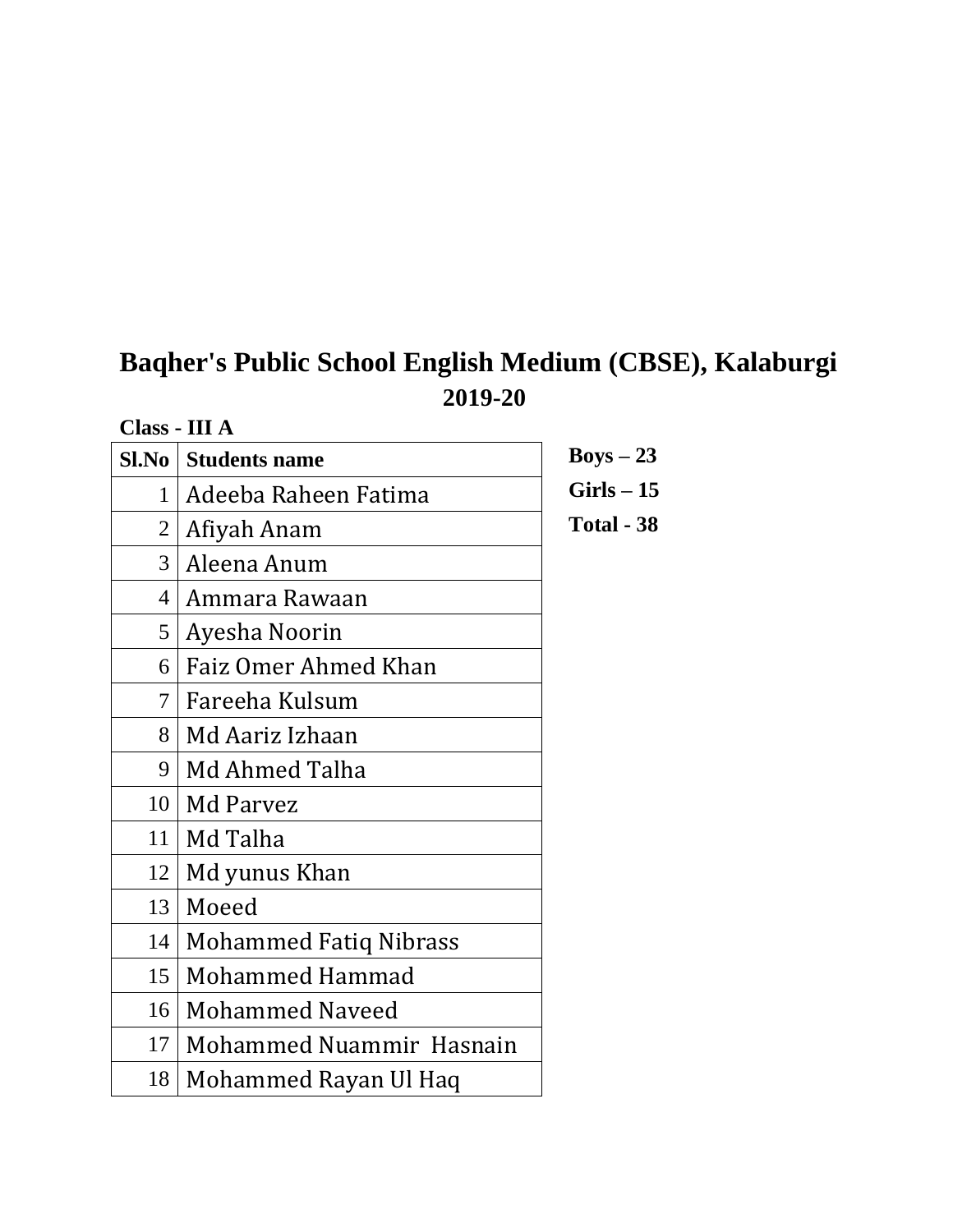| 19              | <b>Mohammed Ubaid</b>        |
|-----------------|------------------------------|
| 20              | Shaikh Aaniya Begum          |
| 21              | Azan Ali                     |
| 22              | Shaikh Ayaan                 |
| 23              | Shaikh Yazdan Rafid          |
| 24              | Shaikh Zoheb Hafid           |
| 25              | Syed Ashaz Quadri            |
| 26              | Syed Md Ibrahim Hussaini     |
| 27              | Syeda Ayesha Zarmain         |
| 28              | Syeda Khadija Manha          |
| 29              | Tanisha Bhatkal              |
| 30              | Zaina Maria                  |
| 31              | Zobia Fatima                 |
| 32 <sub>1</sub> | <b>Mohammed Danish Ahmed</b> |
| 33              | Zunaira Arfa                 |
| 34              | Syed Abdul Aziz              |
| 35              | Sayed Safwan                 |
| 36              | Safa Tazmeen Chanda          |
| 37              | Umaiza Fatima                |
| 38              | Mohammed Abdul Safdar        |
|                 | Rayyan                       |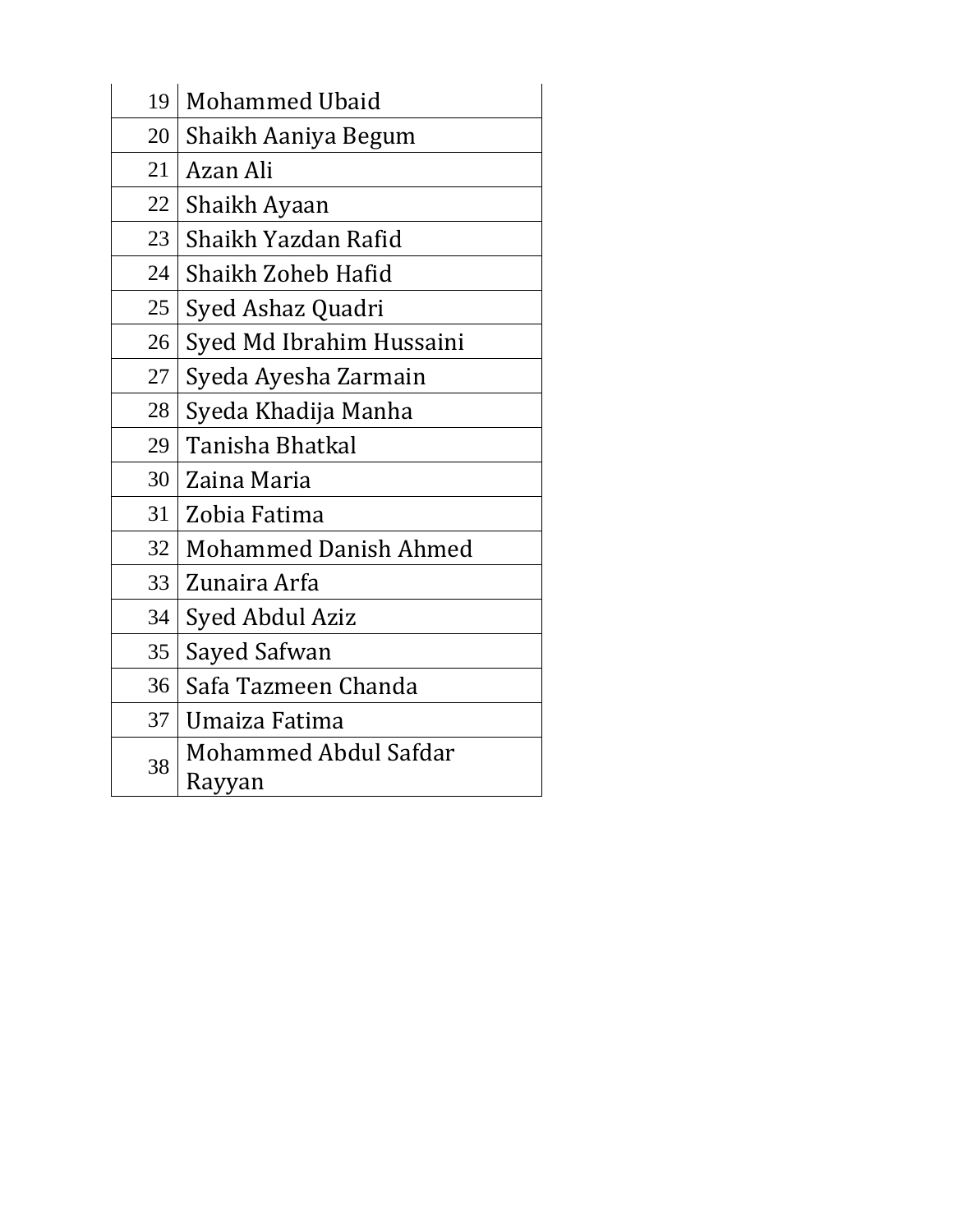| Class - III B |                 |                               |              |
|---------------|-----------------|-------------------------------|--------------|
|               | <b>Sl.No</b>    | <b>Students name</b>          | $Boys - 21$  |
|               | $\mathbf{1}$    | Ajwad Ahmed                   | $Girls - 15$ |
|               | $\overline{2}$  | <b>Amatul Fatima</b>          | Total - 36   |
|               | 3               | Amna Fatma                    |              |
|               | $\overline{4}$  | Ayesha Siddiqua               |              |
|               | 5               | Faisal Khan                   |              |
|               | 6               | Hifza Zarin                   |              |
|               | 7               | Ifra Ayaana                   |              |
|               | 8               | Maaz Khan Durrani             |              |
|               | 9               | Md Aariz Humaid               |              |
|               | 10 <sup>1</sup> | Md Majid Talha                |              |
|               | 11              | Md Najeeb Anan                |              |
|               | 12              | Md Riyyan                     |              |
|               | 13              | Md Saquib Zakwan              |              |
|               | 14              | Md. Sultan Uzzama             |              |
|               | 15              | <b>Mohammed Arham Ibrahim</b> |              |
|               | 16              | Qurat-Ul-Ain-Sadaf            |              |
|               | 17              | Rimsha Fatima                 |              |
|               | 18              | Sara Anam                     |              |
|               | 19 <sup>1</sup> | <b>Shaik Hussain</b>          |              |
|               | 20              | <b>Shaik Owaise</b>           |              |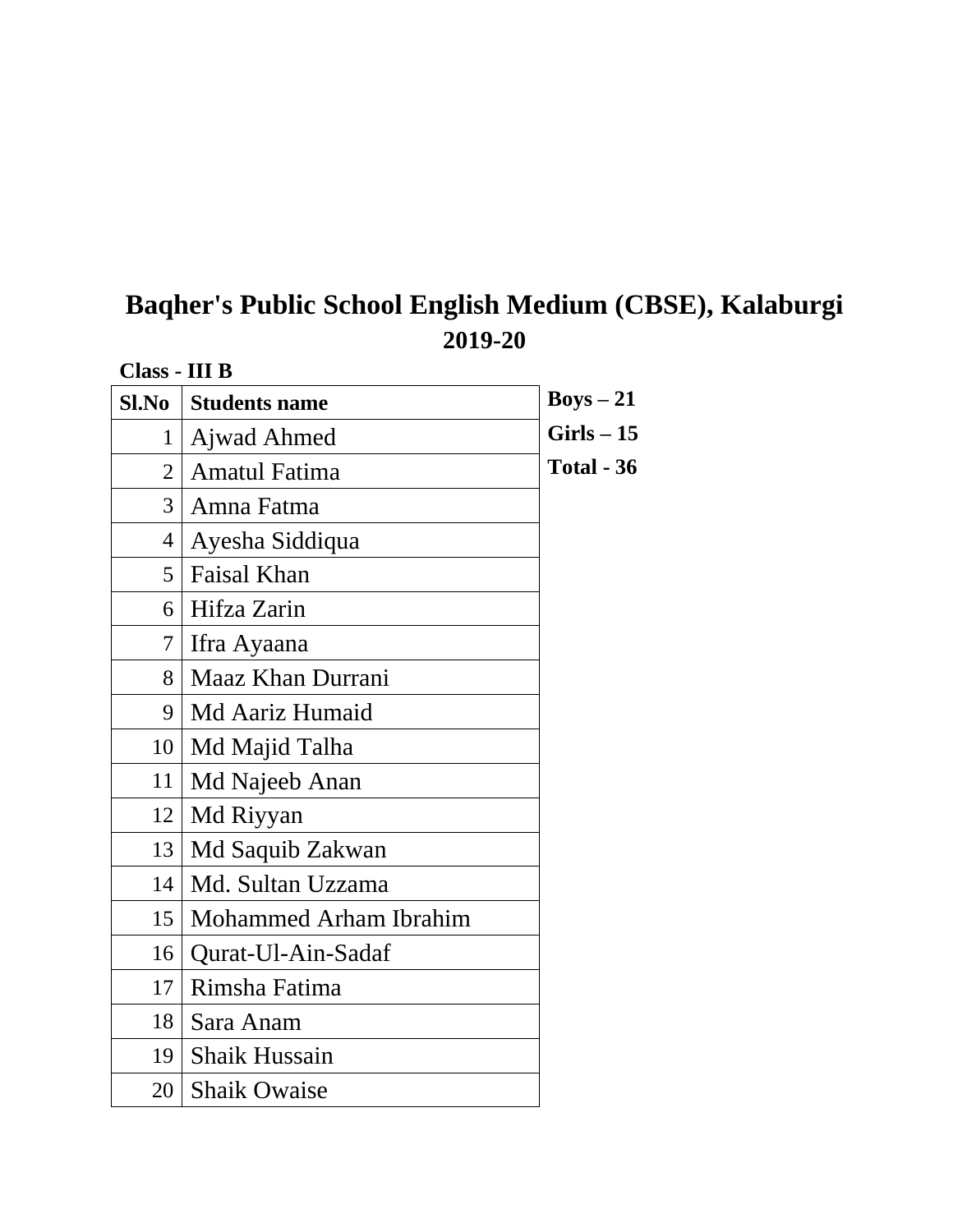| 21              | Shaik Zaid Ahmed        |
|-----------------|-------------------------|
| 22 <sub>1</sub> | Shaik Zayan Talha       |
| 23              | Sheikh Abdul Ghani      |
| 24              | <b>Syed Abuzar Faiz</b> |
| 25              | Syed Aquib Hussain      |
| 26              | Syed Md Madani          |
| 27              | Syeda Hooriya Ali       |
| 28              | Tasmiya Iram            |
| 29              | Wasiya Tanzeen          |
| 30              | Zayan Rafi Siddiqui     |
| 31              | Zubiya Fatima           |
| 32 <sup>1</sup> | Musfira Fatima          |
| 33              | Ayesha Anam             |
| 34              | <b>Mohammed Arham</b>   |
| 35              | Mariya Sadaf            |

|       | Class - IV A    |                    |  |
|-------|-----------------|--------------------|--|
| Sl.No | Students name   | $Boys - 12$        |  |
|       | Aaliya Mehroosh | $\vert$ Girls – 18 |  |
|       | Abdul Jabbar    | <b>Total - 30</b>  |  |
|       | Alina Sana      |                    |  |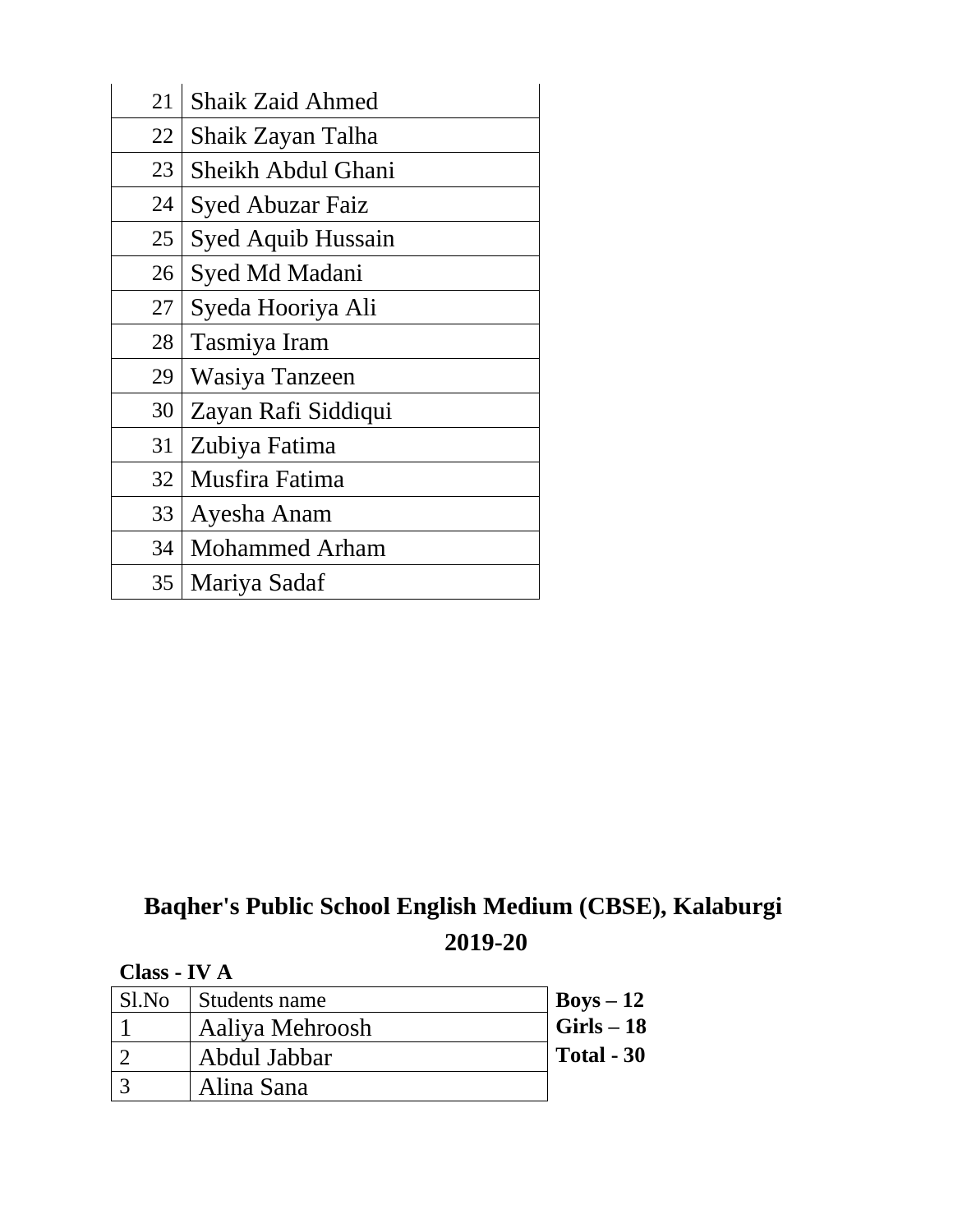| $\overline{4}$ | Anam Fatima Sharmeen         |
|----------------|------------------------------|
| 5              | Asfiya Kousar                |
| 6              | Ayesha Siddiqua              |
| $\overline{7}$ | Esraa Ritaj                  |
| 8              | Ifra Uroob                   |
| 9              | Mirza Awad Baig              |
| 10             | <b>Mohammed Ahetesham</b>    |
| 11             | Mohammed Omer Abdulah        |
| 12             | Mohammed Munawar Ansari      |
| 13             | <b>Mohammed Mustafa</b>      |
| 14             | <b>Mohammed Muzaif Ahmed</b> |
| 15             | <b>Mohammed Suleman</b>      |
| 16             | <b>Shaikh Mustain</b>        |
| 17             | Shifa Fatima                 |
| 18             | <b>Syed Uzair Hamadan</b>    |
| 19             | Syeda Tahera Ghashmeera      |
| 20             | Syeda Umaiza Fatima          |
| 21             | Zainab Nabeeha               |
| 22             | Zubiya Masara                |
| 23             | Md Ibrahim Junaid            |
| 24             | Syeda Aleeza Mahrosh         |
| 25             | Syed Mohiuddin Quadri        |
| 26             | Mahek                        |
| 27             | Nameerah Mahvish             |
| 28             | Sumaiyah                     |
| 29             | Ayesha                       |
| 30             | Husna Tahoora                |

| Class - IV B |                            |                    |
|--------------|----------------------------|--------------------|
|              | Sl.no. Students name       | $Boys - 15$        |
|              | <b>Abdul Rasheed Talha</b> | $\vert$ Girls – 13 |
|              | Ariba Parvez               | <b>Total - 28</b>  |
|              | Ayesha Fatima Shaikh       |                    |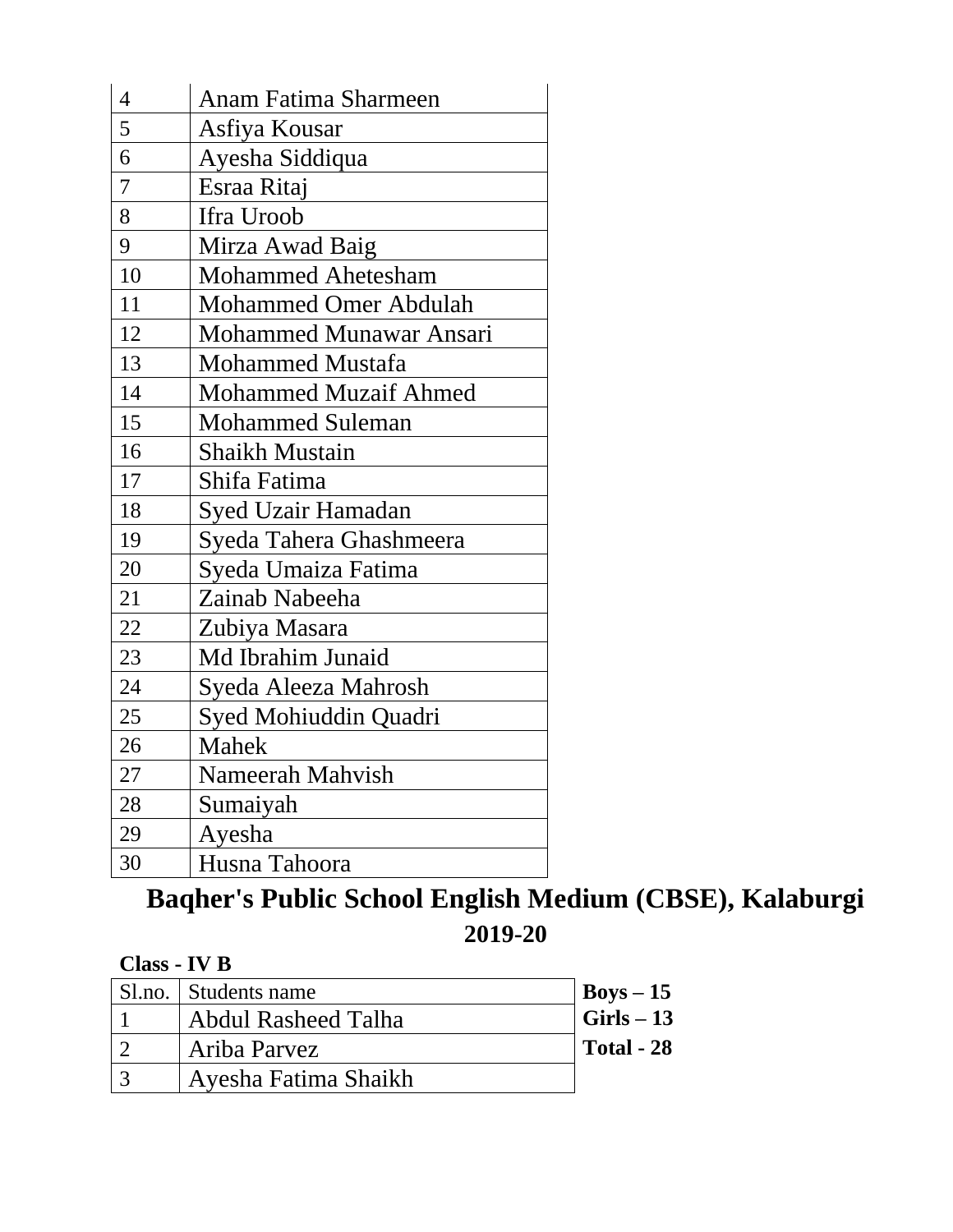| $\overline{4}$ | <b>Gulam Mohammed Muzammil</b> |
|----------------|--------------------------------|
| 5              | Hashir Ali                     |
| 6              | Hiba Hooriya                   |
| $\overline{7}$ | Iqra Anjum                     |
| 8              | <b>Iram Khaleel</b>            |
| 9              | Kamran Kaif                    |
| 10             | Khadijah Iram                  |
| 11             | Mohammed Abdul Mufeez Shaikh   |
| 12             | Mohammed Farhan Shaikh         |
| 13             | <b>Mohammed Talha Munib</b>    |
| 14             | <b>Mohammed Talib</b>          |
| 15             | Mohammedd Zunaid               |
| 16             | Mohit.M                        |
| 17             | Nabiha Mahin                   |
| 18             | Nusebah Fatima                 |
| 19             | Simra Tahreem                  |
| 20             | Sumiya Tahreem                 |
| 21             | <b>Syed Abdul Muqeet</b>       |
| 22             | Syed Atif Quadri               |
| 23             | Umaima Fatima                  |
| 24             | Mohammed Emad Ahmed *          |
| 25             | <b>Mohammed Sami</b>           |
| 26             | Saima Erum                     |
| 27             | <b>Syed Rafay Hussaini</b>     |
| 28             | Ameema Khanum                  |

| $Class - V$  |                      |                                    |
|--------------|----------------------|------------------------------------|
| <b>Sl.no</b> | <b>Students name</b> | $Boys - 29$                        |
|              | Anas                 | $\overline{\phantom{a}}$ Girls -14 |
|              | Aziza Arshi          | Total -43                          |
|              | Syed Arafath Ahmed   |                                    |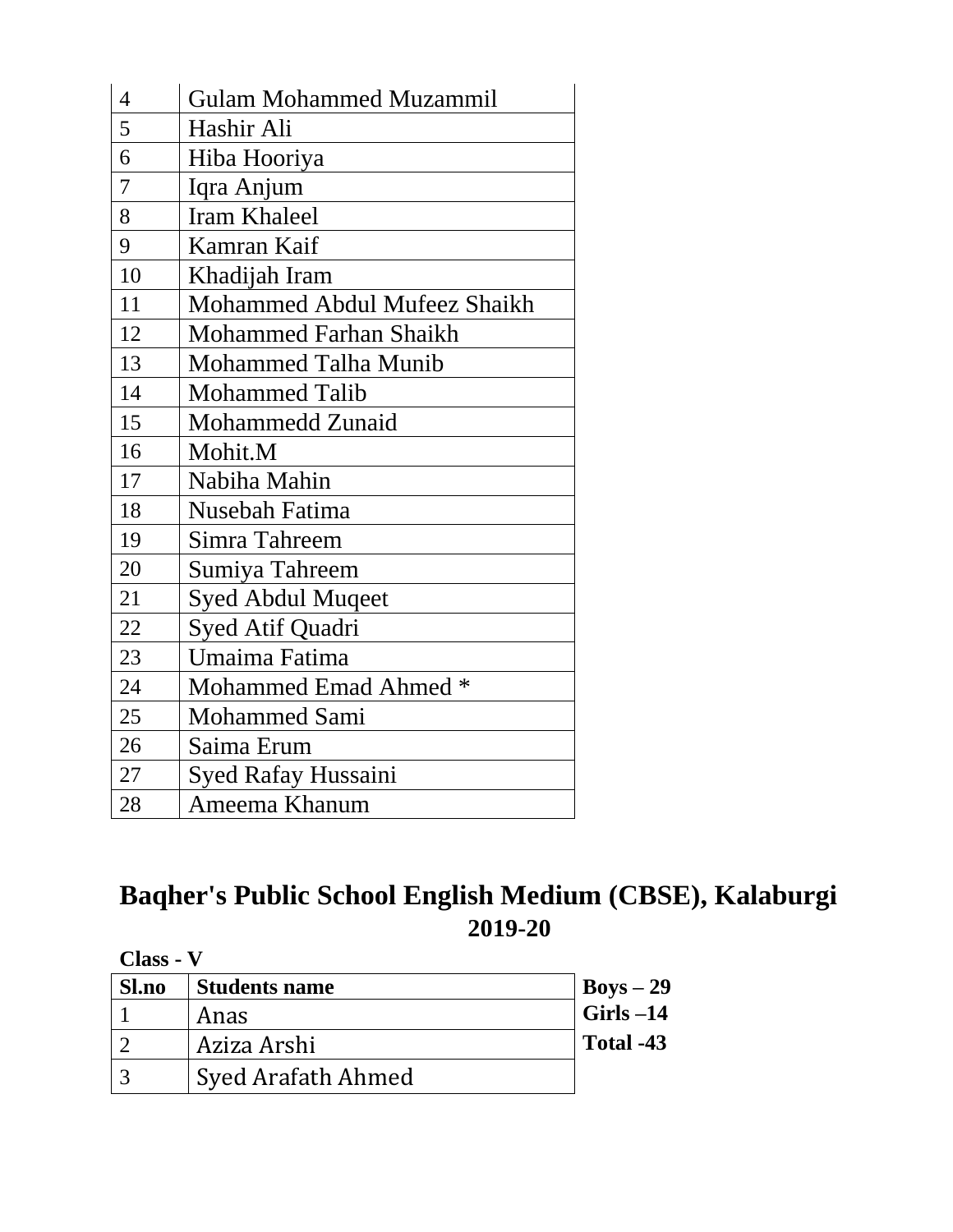| $\overline{4}$ | Hajer                         |
|----------------|-------------------------------|
| 5              | Haseeb Sarwar                 |
| 6              | Javeriya Fatima               |
| 7              | Jaha Urf Uzma                 |
| 8              | Mahesh                        |
| 9              | Md Asim Maniyar               |
| 10             | Md Gayaz Ahmed                |
| 11             | Md Haseeb Farhan              |
| 12             | Md Imadduddin                 |
| 13             | Md Jawwad Mansoor             |
| 14             | Md Mamum Masrur               |
| 15             | Md Muneeb Ahmed               |
| 16             | Md Yahya Ali Karigar          |
| 17             | Saadur Rahman                 |
| 18             | MD Yusuf Ali                  |
| 19             | <b>Mohammed Abu Faiz</b>      |
| 20             | Mohammed Affan                |
| 21             | Mohammed Farzan Khan          |
| 22             | Mohammed Sufiyan Patel        |
| 23             | Mohammed Zeeshan              |
| 24             | <b>Mohammed Raed Ayaan</b>    |
| 25             | Nazaliya                      |
| 26             | Riza Kaif Khan                |
| 27             | Sahera Banu Urf Shireen       |
| 28             | Shaiza Sahana                 |
| 29             | Sufiyan Faisal Khan           |
| 30             | Syed Abdullah Afraz           |
| 31             | Syed Mohammed Mustafa         |
| 32             | Syed Murtaz Desai             |
| 33             | Sayeda Gashmeera Sayed Fattah |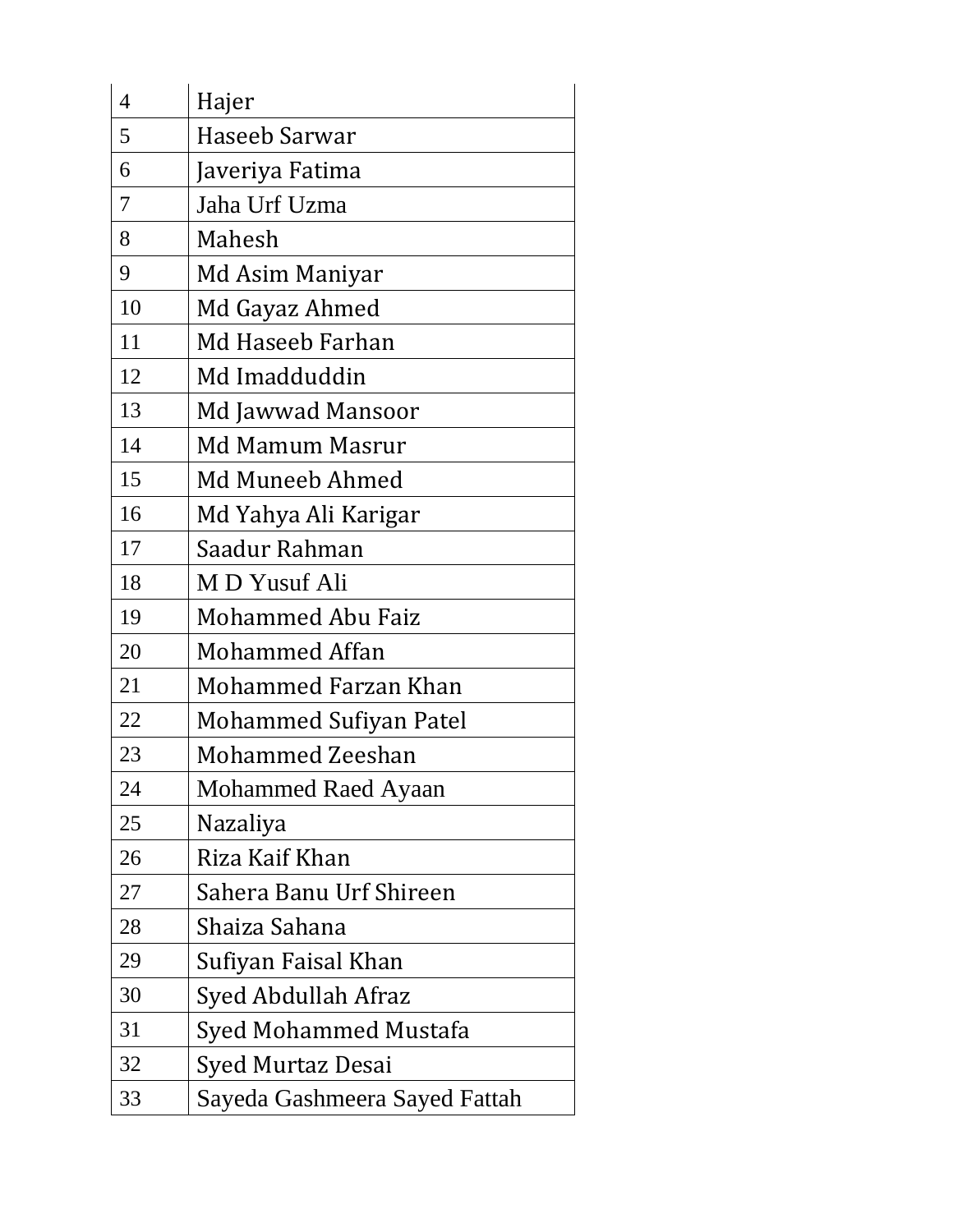| 34 | <b>Syed Muntasir Mohiuddin</b> |
|----|--------------------------------|
| 35 | Sameeha Fatima Chanda          |
| 36 | Syeda Adeeba                   |
| 37 | Shaik Abdullah Zaid            |
| 38 | Tahura Tabassum                |
| 39 | Umul Qura Urusa Siddiqua       |
| 40 | Umaima Afsheen                 |
| 41 | Mohd Tahir                     |
| 42 | <b>Mohammed Momin</b>          |
| 43 | Syed Anas Ilyas Ahmed          |

| Class - VI |                                  |          |
|------------|----------------------------------|----------|
| Sl.n<br>0  | <b>Students name</b>             | Boys-12  |
|            | Azkiya Kounain                   | Girls-10 |
|            | 2   Mohammed Abdul Hafeez Shaikh | Total-22 |
| 3          | <b>Mohammed Musaib</b>           |          |
|            | Mohammed Zubair Ahmed            |          |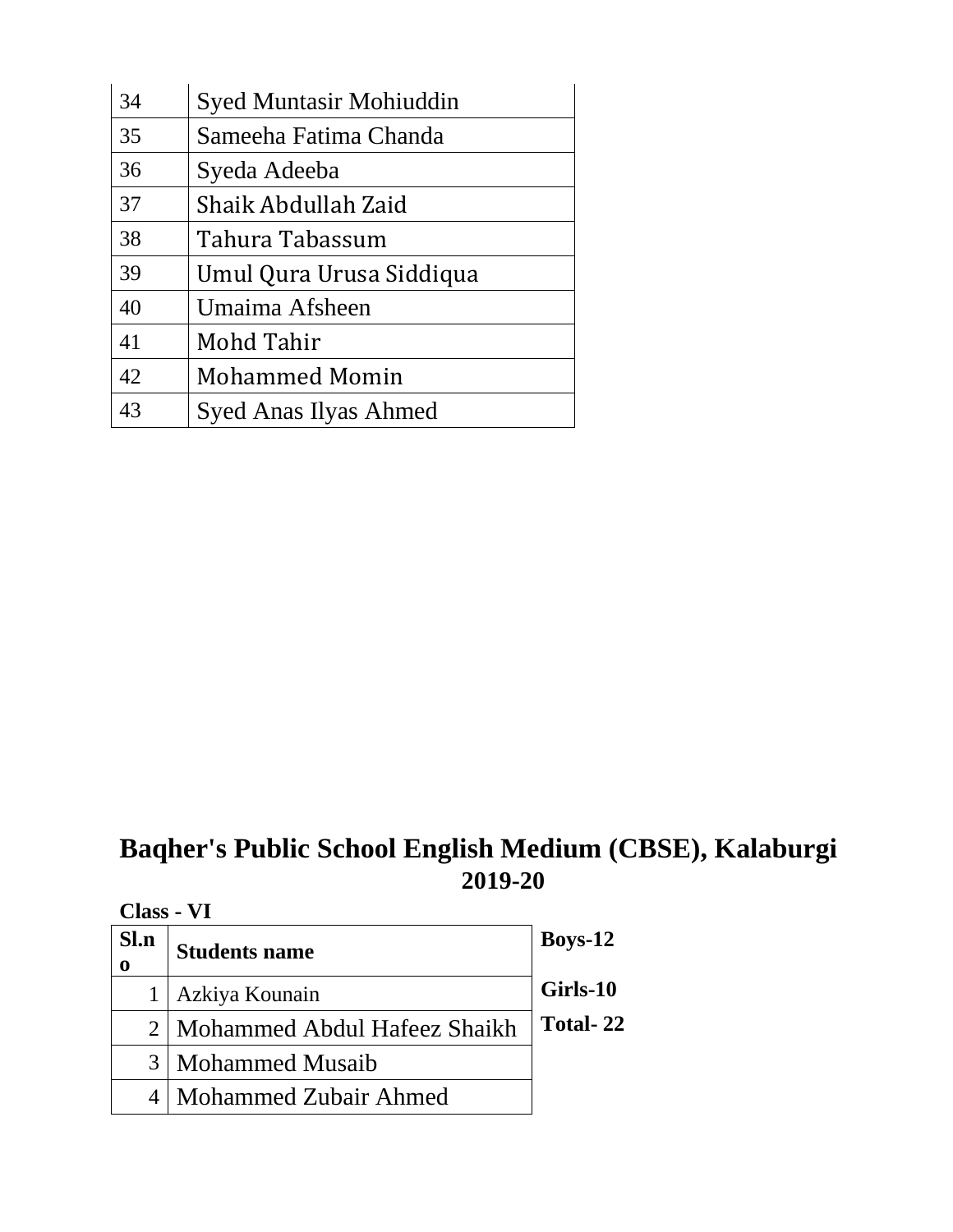| 5  | Noorin Taha                  |
|----|------------------------------|
| 6  | Syeda Fatima Zoya            |
| 7  | Taha Ismadi                  |
| 8  | Umaima Fasseuddin            |
| 9  | <b>Mohammed Taher Azghar</b> |
| 10 | Zainab Rufi                  |
| 11 | <b>Mohammed Umer Farooq</b>  |
| 12 | Umme Kulsum                  |
| 13 | Mohammed Furkhanuddin        |
| 14 | Syeda Simrah                 |
| 15 | <b>Mohammed Saqib</b>        |
| 16 | MD Ayyan Ali                 |
| 17 | Baby Ayesha                  |
| 18 | Huda Tabbasum                |
| 19 | Mohammed Uzair Ur Rahman     |
| 20 | Syeda Yusra Fatima           |
| 21 | Mohammed Adeeb Ahmed         |
|    | Inamdar                      |
|    | Syed Ahsan Huzyfa            |
|    |                              |
|    |                              |

**Class - VII**

| Sl.no. Students name | <b>Boys-08</b>  |
|----------------------|-----------------|
| 1   Afifa Kounain    | $\mid$ Girls-10 |
| 2   Afreen Fatima    | Total-18        |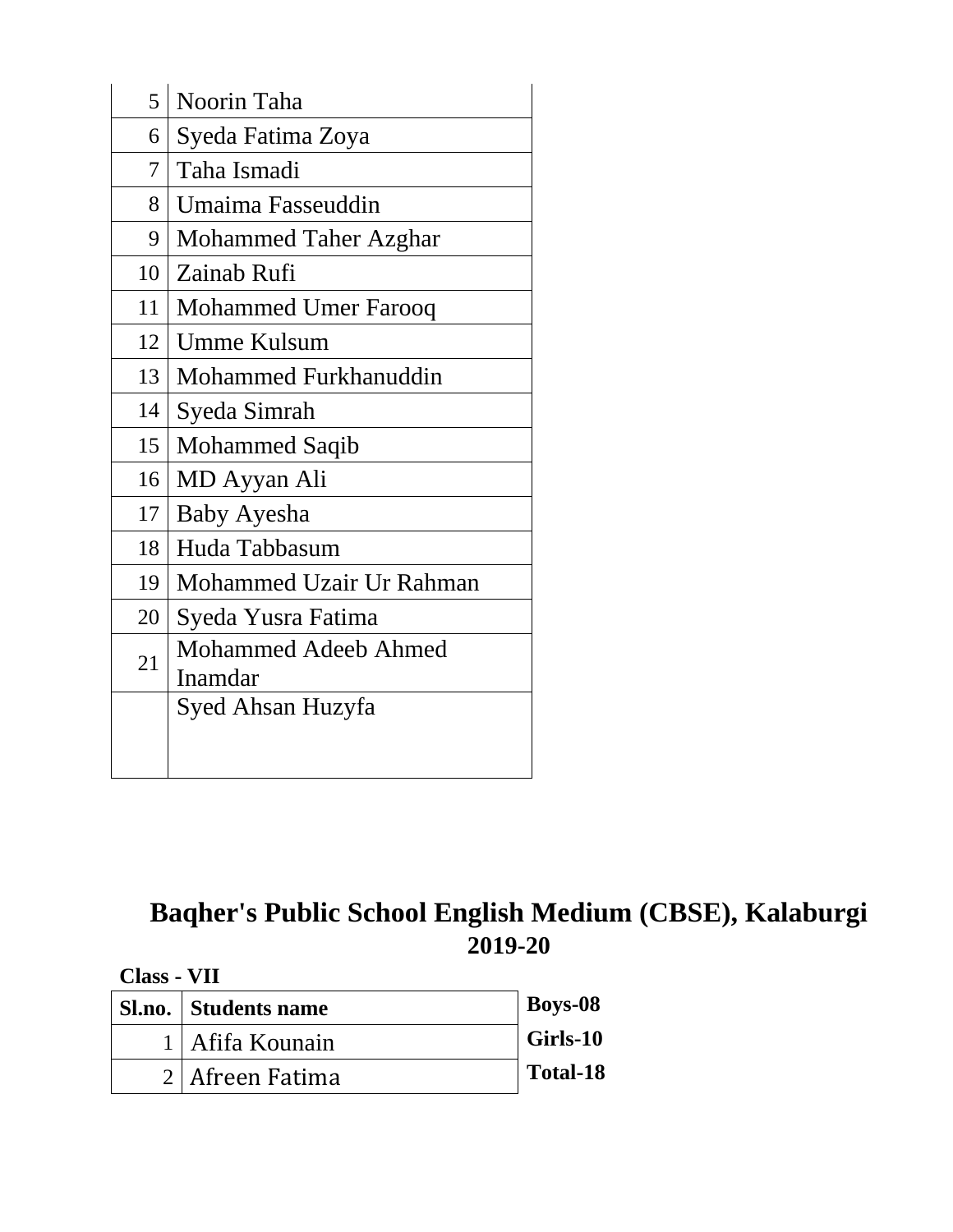| 3              | Ayaan Rafi Siddiqui      |
|----------------|--------------------------|
| $\overline{4}$ | Maheen Tasmiyan          |
| 5 <sup>5</sup> | Md Irshad Ahmed          |
| 6              | Mohammed Talha Yusry     |
|                | Farrash                  |
| 7              | Shagufta Begum           |
| 8              | Syeda Hafsa Huma         |
| 9              | Mayesha Maheen           |
| 10             | Umm-e-Kulsum             |
| 11             | <b>Mohammed Sadat</b>    |
| 12             | Ruksha Sarwar            |
| 13             | Mohammed Salman          |
| 14             | Mohammed Atif Ur Rehman  |
|                | Fatima Zohra Munazza     |
| 15             | Siddiqua                 |
| 16             | Md Junaid Ahmed          |
| 17             | Affan                    |
| 18             | Delisha Mahevish Ibrahim |

**Class - VIII**

|  | <b>Sl.no.</b> Students name | <b>Boys-07</b> |
|--|-----------------------------|----------------|
|  | Mohammed Mohiuddin          | Girls-07       |
|  | <b>Mohammed Faiz</b>        | Total-14       |